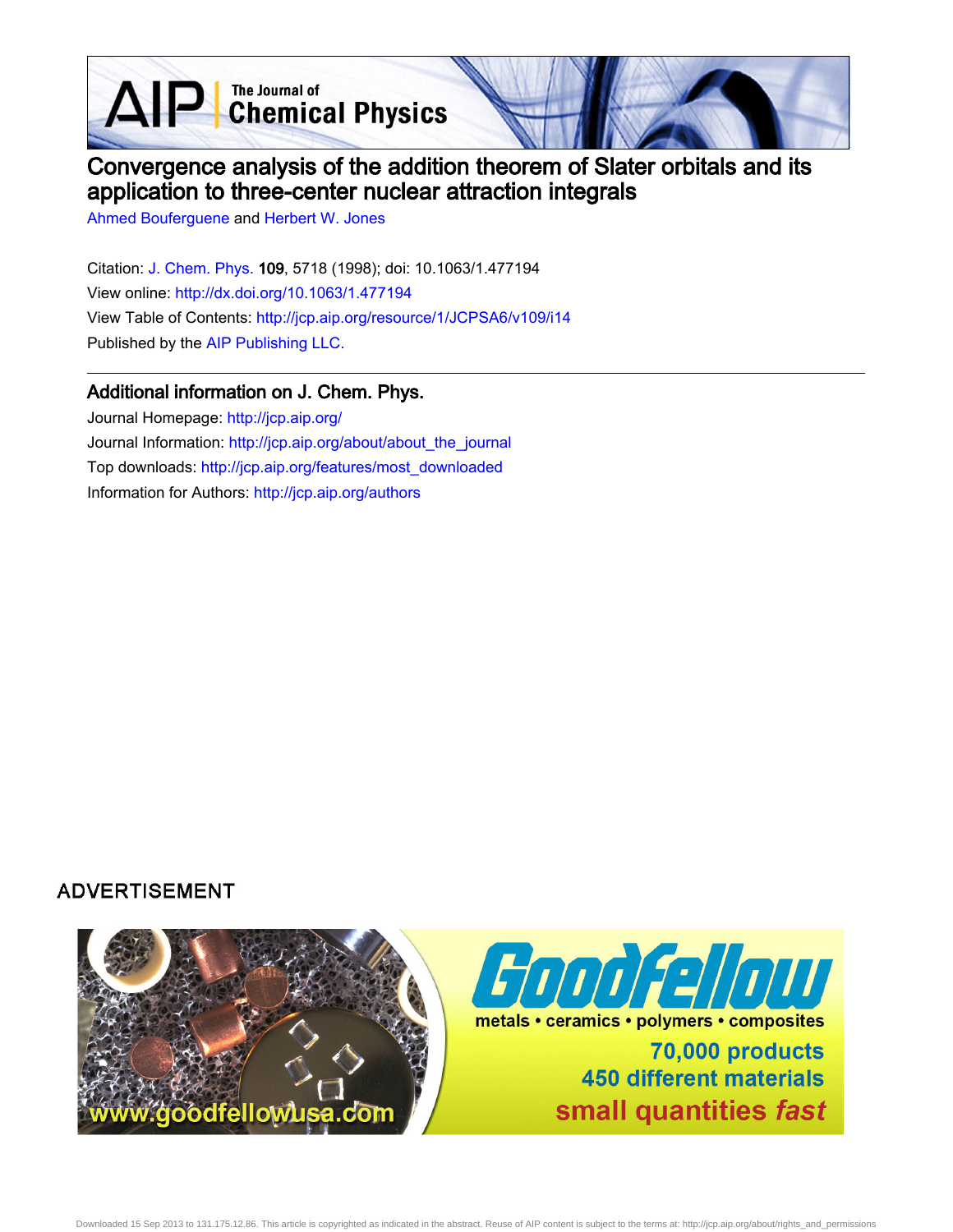# **Convergence analysis of the addition theorem of Slater orbitals and its application to three-center nuclear attraction integrals**

Ahmed Bouferguene<sup>a)</sup> and Herbert W. Jones *Department of Physics, Florida A&M University, Tallahassee, 32307 Florida*

(Received 20 February 1997; accepted 2 July 1998)

The mathematical foundation of the methods using addition theorems to evaluate multicenter integrals over Slater-type orbitals is actually well understood. However, many numerical aspects of such approaches still require further investigations. In the framework of these methods, multicenter integrals are generally represented by infinite series which under certain circumstances are very slowly convergent. Accordingly, the determination of the convergence type of such series is of great importance since it allows one to choose adequately the convergence accelerator to be used in the summation procedure. In this work, the convergence of the two-range addition theorem proposed by Barnett and Coulson [Philos. Trans. R. Soc. London, Ser. A 243, 221 (1951)] is analyzed. The results obtained from this study are then applied to study the convergence of three-center nuclear integrals, and most importantly, to discuss the choice of the convergence accelerator to be used in the summation procedure.  $\degree$  1998 American Institute of Physics. [S0021-9606(98)00538-8]

### **I. INTRODUCTION**

The Schrödinger equation is known to be exactly soluble only for some few quantum mechanical systems, among which is the well-known hydrogen atom. Although an ageold problem, the hydrogen atom is still giving rise to very interesting studies, $1-3$  the mathematical results of which could eventually be used in the treatment of more complicated systems, namely many electron atoms. Indeed, in the latter case things become much more difficult, since it is impossible to construct the exact solutions of the Schrödinger equation. Therefore, we have no choice but to turn to approximation methods; the most commonly used in the realm of quantum chemistry is the variational technique.

Fortunately, early works about the Schrödinger equation have shown that its solutions must, on the one hand, satisfy the Kato cusp condition<sup>4</sup> at the origin, and on the other hand, decrease exponentially at infinity.<sup>5,6</sup> Accordingly, it is natural to expect that the trial function used in the variational procedure should converge rapidly to the exact solution if it has the above mentioned asymptotic behavior. In the case of molecular systems, prior to the application of the suitable variational algorithm is the construction of the molecular trial wave function. For such a purpose, theorists usually combine linearly the atomic orbitals according to the wellknown LCAO (linear combination of atomic orbitals) scheme.<sup>7</sup> It is clear that within the framework of such an approach, the molecular wave function inherits the singularities of the atomic orbitals. In an early work on atomic wave functions, Slater<sup>8</sup> proposed to use in the variational procedure a simplified form of the hydrogenlike functions, henceforth known as Slater-type orbitals (STOs) in order to simplify the leading numerical work. However, although STOs

a)Present address: Department of Chemistry, University of Ottawa, 10 Marie Curie Street, P.O. Box 450, Stn A. Ottawa, Ontario K1N 6N5, Canada.

are well suited functions from their asymptotic behavior standpoint, they have not been used extensively in the widely diffused molecular computational programs. This was essentially due to the difficulty of computing the notorious multicenter integrals over such functions. To circumvent this difficulty, a different basis of functions was introduced to describe quantum chemical phenomena, namely the Gaussian-type orbitals  $(GTOs).<sup>9</sup>$  In fact these functions do not possess the required asymptotic behavior, but their superior advantage stems essentially from the drastic simplifications they provide in the mathematics involved in the computation of multicenter integrals. GTOs are nowadays considered as the cornerstone of almost all quantum chemistry packages.

With the great progress made in both applied mathematics and computer science, an efficient evaluation of multicenter integrals over STOs appears to be an accessible task. This has led a number of researchers worldwide to focus their efforts on the elaboration of new and viable approaches directed to computing these quantities. These studies have led to two types of approach. The first and perhaps the earliest one consists of using an addition theorem to separate the integration variables from those related to the geometry of the molecule.<sup>10–31</sup> In other words, atomic orbitals  $(AOs)$  occurring in a given multicenter integral are first translated (using an addition theorem) to a suitable origin before evaluating the integral itself. In this work, displaced STOs are represented by infinite series over spherical harmonics in which the Fourier coefficients are functionals of *r*. In addition, these coefficients are described by two different analytical forms, hence leading to the so-called two-range addition theorem.<sup>25</sup> In contrast, if the off-center STOs are expanded over functions of  $L_2(IR^3)$  or  $W_2^{(1)}(IR^3)^{1-3,17,24,25}$  we are led to a one-range addition theorem, since in this case the Fourier coefficients are scalars. These scalars may be written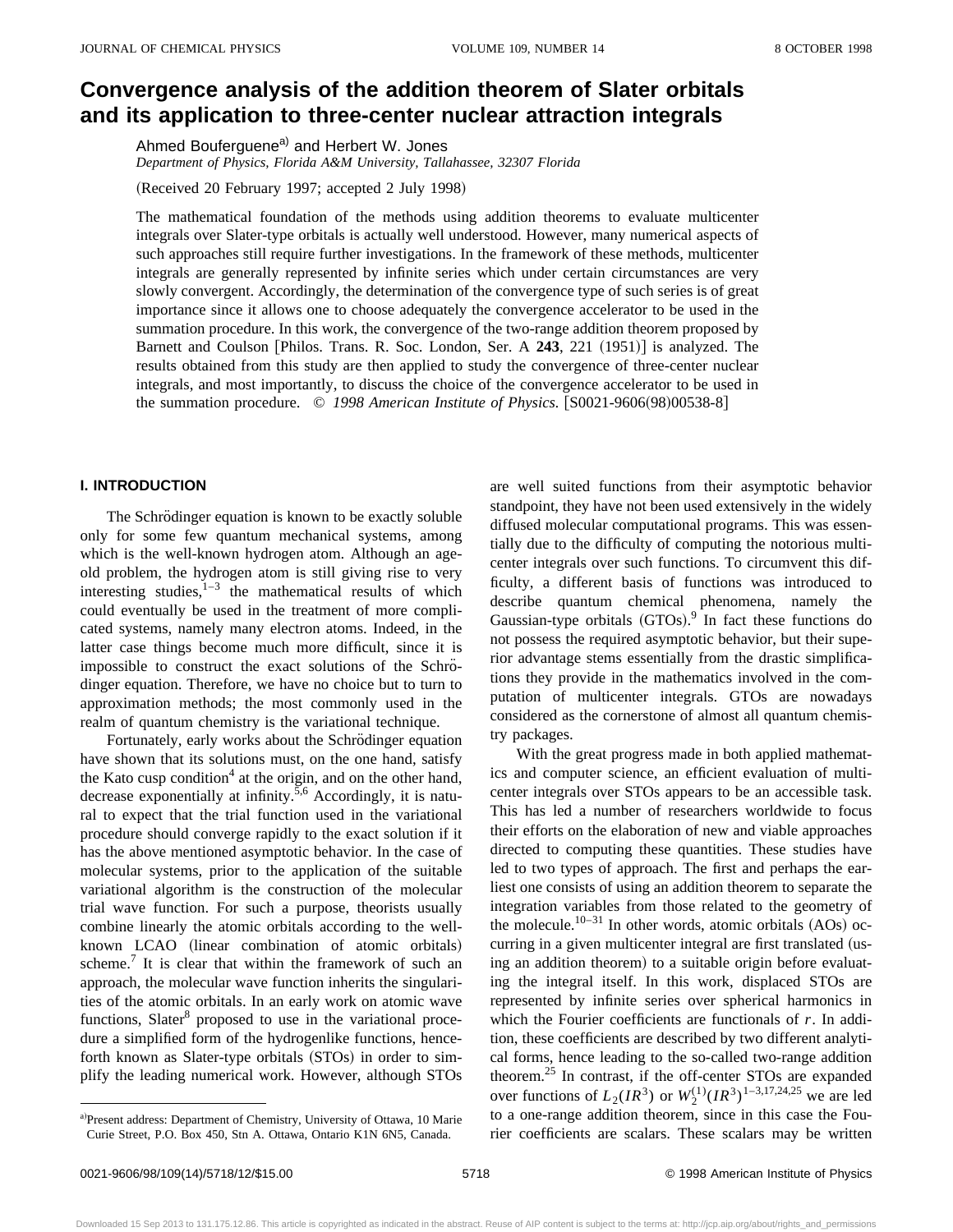as overlap integrals between the basis functions and the STO being translated.<sup>17,24</sup> A detailed methodology allowing one to derive one-range addition theorems was given in Ref. 25, where weakly convergent expansions of a plane wave in connection with the Fourier transform method were used.

Regarding the second method, it is essentially based on the use of suitable integral transformations. The best known are the Fourier and the Gaussian integral transforms. The latter consists of representing the term  $exp(-\zeta r)$ , which is closely related to the modified Bessel function  $\mathbf{K}_{1/2}(\zeta \mathbf{r})$ , as a semi-infinite integral whose integrand involves a Gaussiantype function.<sup>32–34</sup> The advantage of this approach is that it reduces the multicenter integrals problem to manipulating the already well-known Gaussian functions. It does, however, suffer from a major drawback since it requires evaluating multiple integrals which take prohibitive calculation time. Conversely, the second transformation implies solving the multicenter integral problem in momentum space rather than in direct coordinate space. Mathematical simplifications led Steinborn's group to new basis functions denoted by *B* (Ref. 35), which in spite of their complexity in coordinate space have a very simple Fourier transform. $36-47$ 

In the present work, use is made of the two-range addition theorem. Within the framework of such an approach, multicenter integrals are usually expressed as infinite series, the summation of which may become a challenging problem in numerical analysis. Indeed, in an early work of  $L\ddot{o}$  wdin<sup>12</sup> it was pointed out that the two-range addition theorem of STOs (also called  $\alpha$  function expansion) suffers from poor convergence as one approaches the cusp. Such a bad behavior is usually inherited by multicenter integrals based on this expansion. To circumvent this difficulty, Peterson and McKoy<sup>48</sup> have used a convergence accelerator which allowed the authors to improve substantially the efficiency of their computational algorithms. However, the application of these numerical accelerating methods cannot be effective without a rigorous knowledge of the convergence type of the series that are being summed. For such a purpose we derive in the first part of this work asymptotic forms of the Barnett-Coulson  $\zeta$  functions (or equivalently Löwdin  $\alpha$  functions) from which we determine the convergence nature of the addition theorem of STOs. In the second part we apply these results to the three-center nuclear attraction integral which appears in various fields of computational chemistry and physics, e.g., electron-molecule scattering, *ab initio* calculations (including density functional theory). From this study, a clear explanation of the poor convergence pointed out by Flygare *et al.*<sup>49</sup> will straightforwardly follow.

In the following, we would like to begin this work by a brief recall of some fundamental definitions which hopefully will facilitate the comprehension of the succeeding paragraphs. In the most general case, a STO is defined as follows:

$$
\chi_{n,l}^m(\zeta, \mathbf{R}) = \mathcal{N} R^{n-l-1} \exp(-\zeta R) \mathcal{Y}_l^m(\mathbf{R})
$$
  
with 
$$
\begin{cases} n = 1, 2, 3, \dots \\ l = 0, 1, \dots, n-1 \\ m = -l, -l+1, \dots, l \end{cases}
$$
 (2.1)

where  $\mathcal{N}=(2\zeta)^{n+1/2}/\sqrt{(2n)!}$  is the normalization constant, while  $\mathcal{Y}_l^m(\mathbf{R})$  stands for the solid spherical harmonic of degree *l* and order *m* which is related to the surface spherical harmonic  $Y_l^m(\theta, \varphi)$  according to

$$
\mathcal{Y}_l^m(\mathbf{R}) = R^l Y_l^m(\theta, \varphi).
$$
 (2.2)

Regarding the surface spherical harmonics, their definition may be written using the Condon and Shortley phase convention $50$  as,

$$
Y_{l}^{m}(\theta,\varphi) = i^{m+|m|} \sqrt{\frac{2l+1}{4\pi} \frac{(l-|m|)!}{(l+|m|)!}} P_{l}^{|m|}(\cos\theta) e^{im\varphi},
$$
\n(2.3)

where the associated Legendre function  $P_l^{|m|}(z)$  is defined as  $follows:$ <sup>51</sup>

$$
P_{l}^{|m|}(z) = (1 - z^{2})^{|m|/2} \left(\frac{d}{dz}\right)^{|m|} P_{l}(z)
$$
  
=  $(-1)^{l} (1 - z^{2})^{|m|/2} \left(\frac{d}{dz}\right)^{l+|m|} \left[\frac{(1 - z^{2})^{l}}{2^{l} l!}\right].$  (2.4)

Now, when the Slater orbital is centered on some arbitrary point defined by the position vector **a** (relative to the origin), the expression given in Eq.  $(2.1)$  can be rewritten with respect to this origin as follows:

$$
\chi_{n,l}^m(\zeta,\mathbf{r}-\mathbf{a}) = \mathcal{N}|\mathbf{r}-\mathbf{a}|^{n-l-1} \exp(-\zeta|\mathbf{r}-\mathbf{a}|) \mathcal{Y}_l^m(\mathbf{r}-\mathbf{a}).
$$
\n(2.5)

#### **A. The addition theorem of Slater orbitals**

The difficulty arising from STOs when they are employed in multicenter integrals stems essentially from the absence of a simple addition theorem which would permit separation of the variables  $\bf{r}$  and  $\bf{a}$  in Eq.  $(2.5)$ . In fact, only the function  $|\mathbf{r}-\mathbf{a}|^{n-l-1}$  exp( $-\zeta|\mathbf{r}-\mathbf{a}|$ ) poses serious problems because the remaining term, i.e.,  $\mathcal{Y}^m_l(\mathbf{r}-\mathbf{a})$ , can be expanded in a simple way according to the following relation:<sup>52</sup>

$$
\mathcal{Y}_l^m(\mathbf{r}-\mathbf{a}) = 4 \pi (2\lambda + 1)!!
$$
  
 
$$
\times \sum_{l'=0}^{l} \sum_{m'=-l'}^{l'} \frac{\langle l \ m | l' \ m' | l - l' \ m - m' \rangle}{(2l'+1)!! \ [2(l-l')+1]!!}
$$
  
 
$$
\times \mathcal{Y}_{l'}^{m'}(\mathbf{r}) \ \mathcal{Y}_{l-l'}^{m-m'}(-\mathbf{a}), \qquad (2.6)
$$

where the double factorial  $(2\nu+1)!!$  is related to the factorial function according to,

$$
(2\nu+1)!! = \prod_{p=0}^{\nu} (2p+1) = \frac{(2\nu+1)!}{2^{\nu} \nu!}.
$$
 (2.7)

Regarding the symbol  $\langle l_1 m_1 | l_2 m_2 | l_3 m_3 \rangle$ , it is known as the Gaunt coefficient and is defined by,

Downloaded 15 Sep 2013 to 131.175.12.86. This article is copyrighted as indicated in the abstract. Reuse of AIP content is subject to the terms at: http://jcp.aip.org/about/rights\_and\_permissions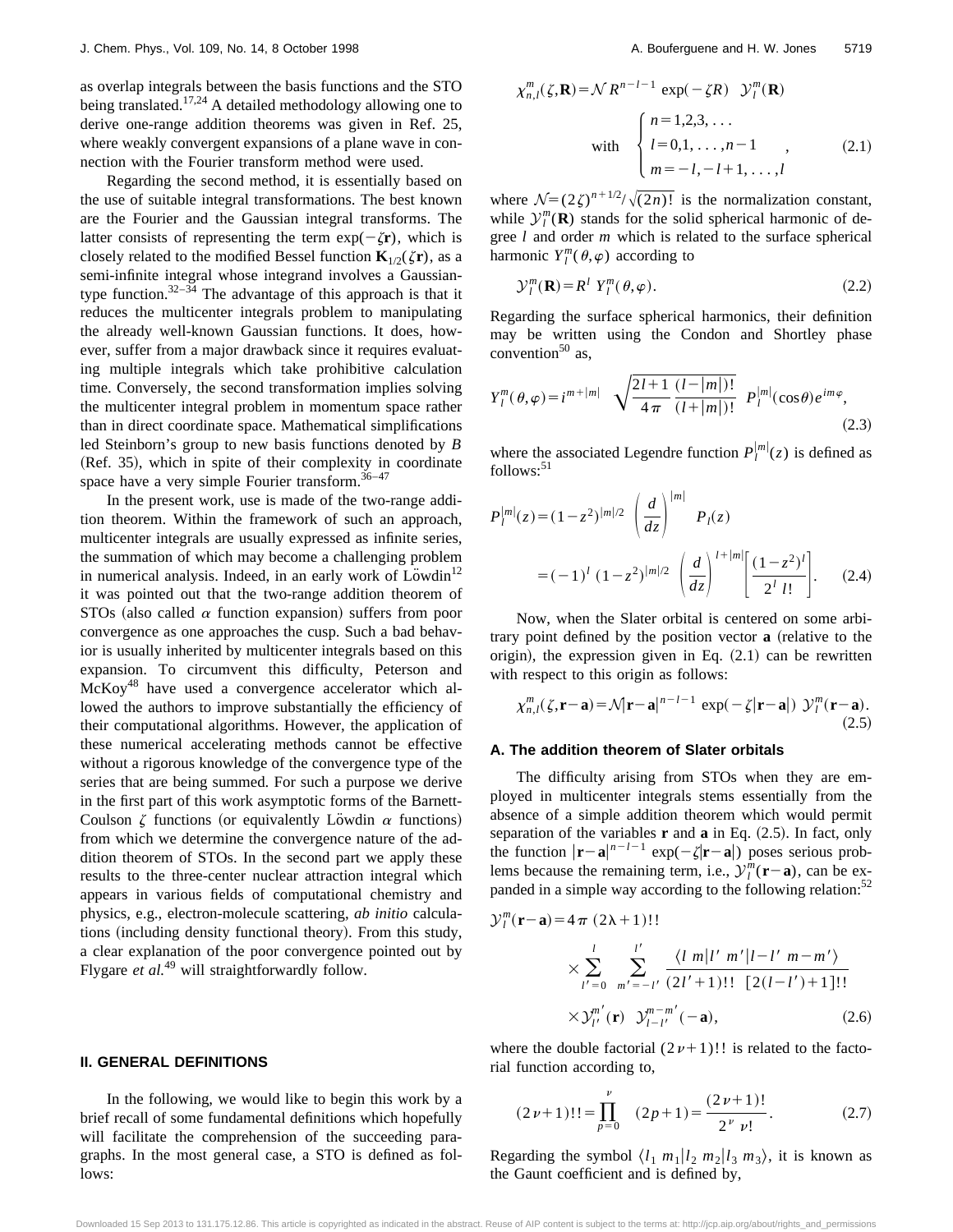$$
\langle l_1 | m_1 | l_2 | m_2 | l_3 | m_3 \rangle = \int_{\theta=0}^{\pi} \int_{\varphi=0}^{2\pi} [Y_{l_1}^{m_1}(\theta, \varphi)]^* \times Y_{l_2}^{m_2}(\theta, \varphi) Y_{l_3}^{m_3}(\theta, \varphi) d\theta d\varphi. \quad (2.8)
$$

Here, it is worth noticing that from an analytical standpoint, the expansion of the function  $|\mathbf{r}-\mathbf{a}|^{n-l-1}$  exp( $-\zeta|\mathbf{r}$  $-$ a|) over a complete set of surface spherical harmonics may easily be done by successively differentiating the Gegenbauer addition theorem<sup>34</sup> of the Yukawa potential with respect to  $\zeta$  (Ref. 11). Thus, one obtains,

$$
|\mathbf{r} - \mathbf{a}|^{n-l-1} \exp(-\zeta |\mathbf{r} - \mathbf{a}|)
$$
  
= 
$$
\frac{1}{\sqrt{ar}} \sum_{\lambda=0}^{+\infty} (2\lambda + 1) \mathcal{A}_{\lambda+1/2}^{n-l}(\zeta, a, r) P_{\lambda} \left( \frac{\mathbf{a} \cdot \mathbf{r}}{a r} \right), \quad (2.9)
$$

where the functions  $A_{\lambda+1/2}^{n-l}(\zeta,a,r)$ , which from now on will be referred to as Barnett-Coulson-Löwdin functions (BCLFs), are defined as follows:

$$
\mathcal{A}_{\lambda+1/2}^{n-l}(\zeta,a,r) = \left(-\frac{\partial}{\partial \zeta}\right)^{n-l} \left[\frac{\mathbf{I}_{\lambda+1/2}(\zeta\rho_{<})}{\sqrt{\rho_{<}}}\frac{\mathbf{K}_{\lambda+1/2}(\zeta\rho_{>})}{\sqrt{\rho_{>}}}\right],\tag{2.10}
$$

where  $\rho$  and  $\rho$  stand for min(*a*,*r*) and max(*a*,*r*), respectively. As regards the functions  $I_{\lambda+1/2}(z)$  and  $K_{\lambda+1/2}(z)$ , they represent the modified Bessel functions of the second kind. $34$  Note that the major advantage of the series expansion Eq.  $(2.9)$  lies in the fact that each of its terms can be written explicitly because the order of the Bessel functions is halfintegral and hence could be expanded in finite closed forms according to Ref. 34.

#### **III. CONVERGENCE ANALYSIS OF THE ADDITION THEOREM OF STOS**

In the foregoing section, an addition theorem allowing us to expand a Slater orbital about an arbitrary origin was derived from the well-known Gegenbauer addition theorem of modified Bessel functions of the second kind. Now, we want to derive the asymptotic forms of the functions  $A_{l+1/2}^n(\zeta,a,r)$  for large values of *l*. These asymptotics will, then, be used to determine the convergence type of the addition theorem under consideration. Here it would be worthwhile reviewing some basic definitions related to the convergence of infinite series. More detailed discussions are to be found in the excellent review paper of Weniger<sup>53</sup> and in the article of Weniger *et al.*<sup>54</sup> and in a more recent textbook of Brezinski and Redivo-Zaglia.<sup>55</sup>

Let  $S = \sum_{k=0}^{+\infty} a_k$ , be a convergent series, the limit of which is  $s$ , and let  $\rho$  be the ratio that is defined by,

$$
\lim_{n \to +\infty} \frac{S_{n+1} - s}{S_n - s} = \rho,
$$
\n(3.1)

where  $S_n$  stands for the *n*th partial sum of *S* such that  $S_n$  $= \sum_{k=0}^n a_k$ .

Then, according to Wimp,<sup>56</sup> the series  $S$  converges linearly if  $0<|\rho|<1$  and logarithmically if  $\rho=1$ . From a computational point of view, a linearly convergent series may be evaluated by a direct summation procedure, though there exist better ways to carry out such a task, while for logarithmic convergent series the direct summation procedure should definitely be avoided since it is extremely difficult to achieve an acceptable numerical accuracy in a reasonable amount of CPU time. In the latter case, use of convergence accelerating techniques is a crucial issue to the computational algorithm. In fact, according to Weniger *et al.*,<sup>54</sup> the definition  $(3.1)$  is of very little use since it assumes the knowledge of the limit *s* and the analytical form of the partial sum  $S_n$ . Fortunately, it was shown that, if for very large values of the index *n*, the term  $a_n$  has a Poincaré-type asymptotic expansion of the form,

$$
a_n = \lambda^n \ n^{\Theta} \left[ \alpha_0 + \frac{\alpha_1}{n} + \frac{\alpha^2}{n^2} + \dots \right]
$$
  
with 
$$
\begin{cases} \alpha_0 \neq 0 \\ n \to +\infty. \end{cases}
$$
 (3.2)

Therefore, *S* converges linearly if  $|\lambda|$  < 1 and logarithmically if  $\lambda = 1$  and Re( $\Theta$ ) < -1.

In what follows, our first task is devoted to elaborating the asymptotic representations of the modified Bessel functions  $I_{\nu}(z)$  and  $K_{\nu}(z)$  for large values of  $\nu$  and finite values of the argument *z*. Thus, in the former case, that is for the function  $I_{\nu}(z)$ , our starting point will be its series representation $51$  that may be written as,

$$
\mathbf{I}_{\nu}(z) = \sum_{p=0}^{+\infty} \frac{\left(\frac{z}{2}\right)^{\nu+2p}}{p! \Gamma(\nu+p+1)} \n= \frac{\left(\frac{z}{2}\right)^{\nu}}{\Gamma(\nu+1)} \sum_{p=0}^{+\infty} \frac{\left(\frac{z}{2}\right)^{2p}}{p! \left(\nu+1\right)_{p}},
$$
\n(3.3)

where the symbol  $(a)_n$  stands for the Pochhammer coefficient defined as,

$$
(a)_0 = 1
$$
, and  
\n
$$
(a)_n = \frac{\Gamma(a+n)}{\Gamma(a)} = a \times (a+1) \times \dots (a+n-1).
$$
\n(3.4)

At this point, if we approximate the Pochhammer coefficient involved in Eq.  $(3.3)$  by the leading term of the asymptotic expansion of the ratio  $\Gamma(z+\alpha)/\Gamma(z+\beta)$ , that  $is.$ <sup>51</sup>

$$
\frac{\Gamma(z+\alpha)}{\Gamma(z+\beta)} \sim z^{\alpha-\beta} \quad \text{with} \quad z \to +\infty,
$$
\n(3.5)

we immediately obtain an asymptotic representation of the Bessel function under study which may be written in a closed analytical form as,

$$
\mathbf{I}_{\nu}(z) \sim \frac{\left(\frac{z}{2}\right)^{\nu}}{\Gamma(\nu+1)} \exp\left\{\frac{z^{2}}{4\nu}\right\}
$$
  
with  $\nu \to +\infty$  and  $\frac{z^{2}}{4} \ll \nu$ . (3.6)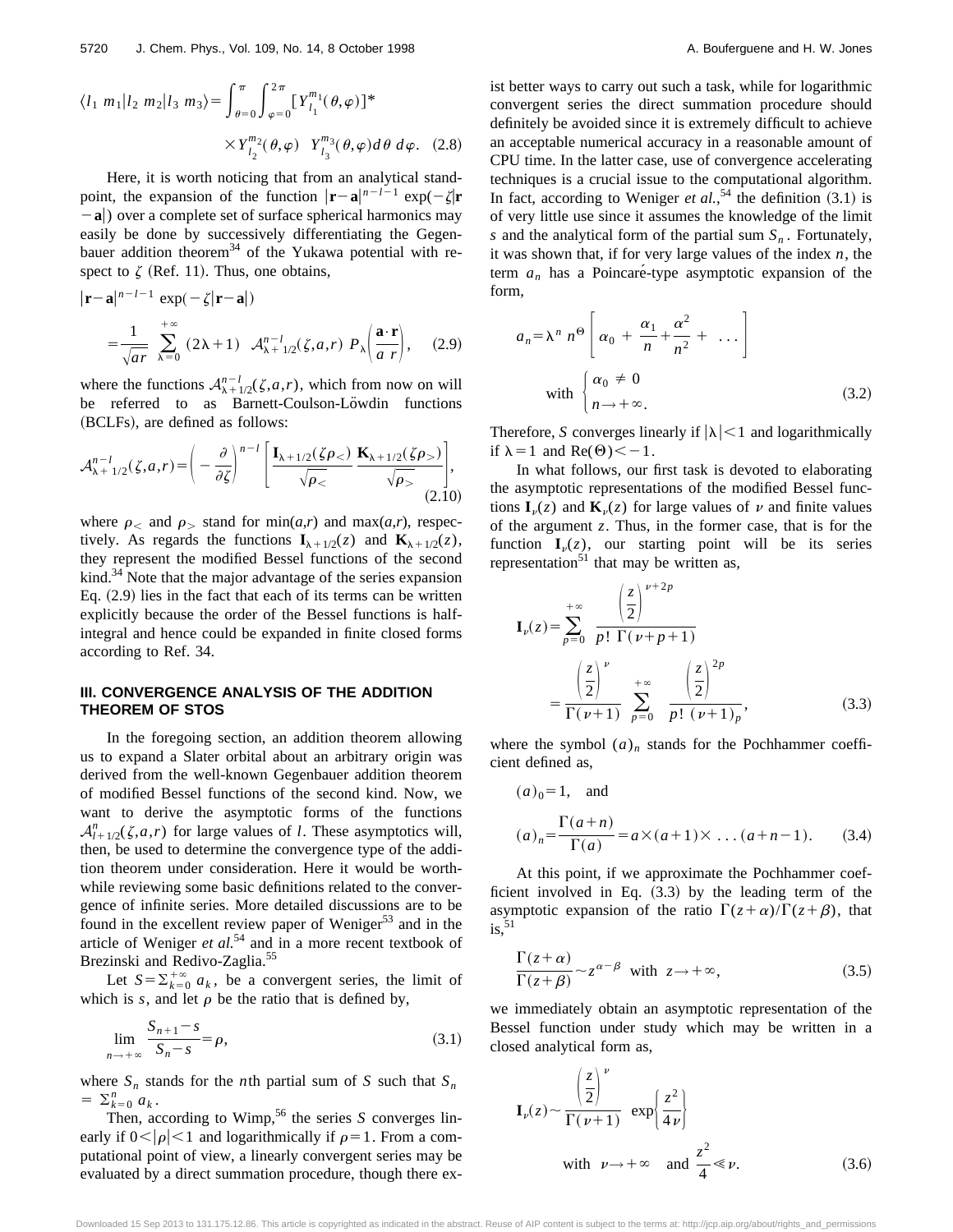Regarding the asymptotic behavior of the Bessel function  $\mathbf{K}_n(z)$ , the forms given by Grosswald,<sup>57</sup> may directly be used. However, in order to simplify the mathematics involved in the next section, we prefer to derive a simplified asymptotic representation that is valid only for  $z^2/4 \ll \nu$ , as was the case for the function  $I<sub>v</sub>(z)$ . Thus, to obtain such a representation, it is sufficient to start with the following definition:<sup>34</sup>

$$
\mathbf{K}_{\nu}(z) = \frac{\pi}{2\sin(\nu\pi)}\left[\mathbf{I}_{-\nu}(z) - \mathbf{I}_{\nu}(z)\right].\tag{3.7}
$$

Now, substituting for the Bessel functions  $I_{-\nu}(z)$  and  $\mathbf{I}_{\nu}(z)$  their series representations, and making use of the identity<sup>51</sup> relating  $\Gamma(1-z)$  to  $\Gamma(z)$ , that is,

$$
\Gamma(1-z)\ \Gamma(-z) = \frac{\pi}{\sin(\pi z)},\tag{3.8}
$$

we are able to write the following expansion:

$$
\mathbf{K}_{\nu}(z) = \frac{\pi}{2 \sin(\nu \pi)} \left(\frac{z}{2}\right)^{-\nu} \sum_{p=0}^{+\infty} \frac{\left(\frac{z}{2}\right)^{2p}}{p!}
$$

$$
\times \left[(-1)^{p} \frac{\sin(\nu \pi)}{\pi} \Gamma(\nu - p) - \frac{(z^{2}/4)^{\nu}}{\Gamma(\nu + p + 1)}\right].
$$
(3.9)

A brief survey of this last equation shows that for large values of  $\nu$  and with the assumption  $z^2/4 \ll \nu$ , the expression enclosed between brackets may be approximated by its first term. This finally allows us to write the asymptotic representation of  $\mathbf{K}_v(z)$ ,

$$
\mathbf{K}_{\nu}(z) \sim \frac{1}{2} \left(\frac{2}{z}\right)^{\nu} \Gamma(\nu) \sum_{p=0}^{p_{\text{max}}} (-1)^{p} \frac{\Gamma(\nu-p)}{\Gamma(\nu)} \frac{\left(\frac{z}{2}\right)^{2p}}{p!}, (3.10)
$$

where the upper bound integer  $p_{\text{max}}$  satisfies the inequality  $p_{\text{max}} \leq [v]$ , the symbol  $[v]$  being the largest integer less than or equal to  $\nu$ .

Furthermore, if in the above expansion  $\nu$  is large enough to apply the approximation given by Eq.  $(3.5)$ , the summation over *p* may therefore be approximated by a single exponential term. This yields

$$
\mathbf{K}_{\nu}(z) \sim \frac{1}{2} \left(\frac{2}{z}\right)^{\nu} \Gamma(\nu) \exp\left\{-\frac{z^2}{4 \nu}\right\},\
$$
  
with  $\nu \to +\infty$  and  $\frac{z^2}{4} \ll \nu$ . (3.11)

Now that we have derived the asymptotic representations of the modified Bessel functions  $I_{\nu}(z)$  and  $K_{\nu}(z)$  for large values of  $\nu$  and for  $z^2/4 \ll \nu$ , the next step of the present work is to establish the asymptotics of BCLFs, i.e.,  $\mathcal{A}_{l+1/2}^n(\zeta,a,r)$ .

The first asymptotic form, and certainly the simplest, of the functions  $A_{l+1/2}^n(\zeta,a,r)$  (for large values of v and  $z^2/4$ 

 $\ll \nu$ ) may straightforwardly be obtained by differentiating *n* times the product of the expressions given by Eqs.  $(3.6)$  and  $(3.11)$  (see Appendix A). Thus one obtains,

$$
\mathcal{A}_{\nu}^{n}(\zeta,a,r) \sim \frac{1}{2\,\nu} \left(\frac{\rho_{<}}{\rho_{>}}\right)^{\nu} \left(-\frac{\partial}{\partial \zeta}\right)^{n} \exp\left(-\zeta^{2} \frac{|a^{2}-r^{2}|}{4\,\nu}\right),\tag{3.12}
$$

where from now on we prefer to write  $\nu$  instead of  $l + 1/2$  to simplify the writing.

In this last equation, the *n*th derivative of the exponential function may be explicitly written using the Hermite polynomials, since according to Rodrigues formulas,  $51$  these polynomials are defined as follows:

$$
H_n(z) = (-1)^n \exp(z^2) \left(\frac{d}{dz}\right)^n \exp(-z^2).
$$
 (3.13)

Now, taking the above definition into account, the first asymptotic representation of BCLFs follows at once,

$$
\mathcal{A}_{\nu}^{n}(\zeta,a,r) \sim \frac{1}{2\nu} \left(\frac{\rho_{<}}{\rho_{>}}\right)^{\nu} \left(\frac{|a^{2}-r^{2}|}{4\nu}\right)^{n/2} \times H_{n}\left(\zeta \sqrt{\frac{|a^{2}-r^{2}|}{4\nu}}\right) \exp\left(-\zeta^{2} \frac{|a^{2}-r^{2}|}{4\nu}\right).
$$
\n(3.14)

On the other hand, substituting for the Hermite polynomial involved in the above equation its explicit definition, which according to Ref. 51 may be written as follows:

$$
H_n(z) = n! \sum_{p=0}^{\lfloor n/2 \rfloor} (-1)^p \frac{(2z)^{n-2p}}{p! (n-2p)!},
$$
 (3.15)

we finally obtain after some straightforward algebraic manipulations a Poincaré-type asymptotic expansion of the function  $A_{\nu}^{n}(\zeta,a,r)$  valid for large values of  $\nu$  and finite values of  $\zeta a$  and  $\zeta r$  that satisfy the conditions  $(\zeta a)^2/4 \ll \nu$ and  $(\zeta r)^2/4 \ll \nu$ . Such an expansion may be written as,

 $A^n_{\nu}(\zeta, a, r)$ 

$$
\sim (-1)^{\lfloor n/2 \rfloor} \frac{n!}{(2\zeta)^n} (\zeta \sqrt{|a^2 - r^2|})^{2[(n+1)/2]} \frac{\left(\frac{\rho_<}{\rho_>}\right)^{\nu}}{2\nu^{\lfloor (n+1)/2 \rfloor + 1}}
$$
  

$$
\times \sum_{p=0}^{\lfloor n/2 \rfloor} (-1)^p \frac{1}{(\lfloor n/2 \rfloor - q)! (n - 2\lfloor n/2 \rfloor + 2q)!}
$$
  

$$
\times \frac{(\zeta \sqrt{|a^2 - r^2|})^p}{\nu^p}.
$$
 (3.16)

Here, it is convenient to notice that according to the above equation, the Poincaré-type asymptotic expansions of the functions  $A_{\nu}^{2n-1}(\zeta,a,r)$  and  $A_{\nu}^{2n}(\zeta,a,r)$  are similar, since in both cases the leading terms of such expansions may be written as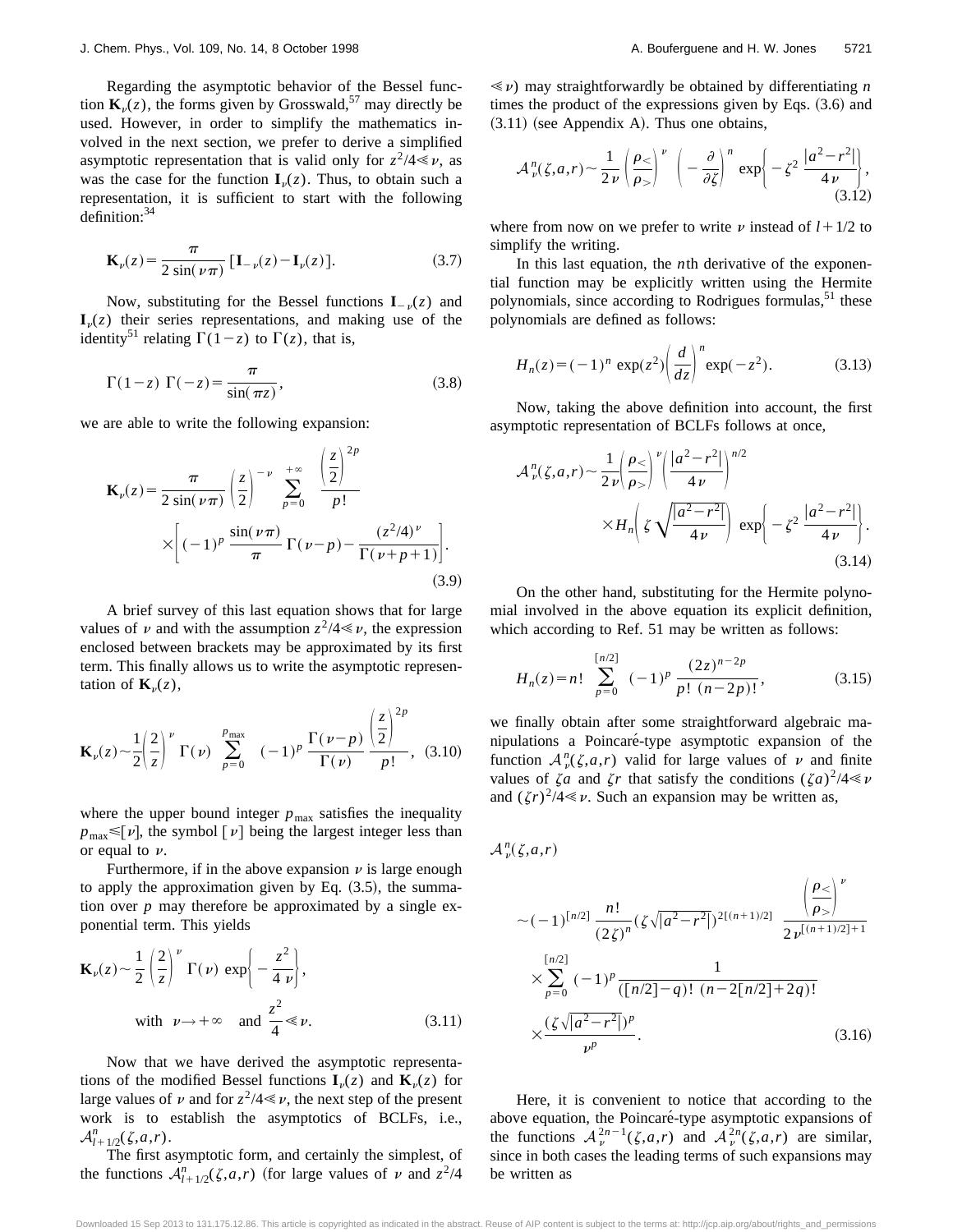$$
\mathcal{A}_\nu^{2n-1}(\zeta,a,r) \sim C \frac{\left(\frac{\rho_<}{\rho_>}\right)^{\nu}}{\nu^{n+1}},
$$

and  $(3.17)$ 

$$
\mathcal{A}_{\nu}^{2n}(\zeta,a,r) \sim C' \frac{\left|\frac{\rho_{<}}{\rho_{>}}\right|^{\nu}}{\nu^{n+1}},
$$

where  $C$  and  $C'$  are two constants independent of  $\nu$ .

Despite its simple analytical form, the asymptotic representation given by Eq.  $(3.16)$  is only valid in the case where  $\rho \neq \rho$ . In other words, this means that at the cusp, i.e.,  $\rho_{<} = \rho_{>} = a$ , it is necessary to derive another form since Eq.  $(3.14)$  gives zero. For such a purpose, our starting point is the expansions given by Eqs.  $(3.3)$  and  $(3.10)$ . Hence, proceeding in the same way as in the previous case, that is differentiating *n* times the product of such expansions with respect to  $\zeta$  (see Appendix A), yields, after simplifications,

$$
\mathcal{A}_{\nu}^{n}(\zeta,a,r) \sim \frac{(-1)^{n}}{\zeta^{n}} \frac{1}{2\nu} \left(\frac{\rho_{<}}{\rho_{>}}\right)^{\nu}
$$
\n
$$
\times \sum_{s=\lbrack (n+1)/2 \rbrack}^{+\infty} (-1)^{s} \frac{(2s)!}{(2s-n)!} \left(\frac{\zeta \rho_{>}}{2}\right)^{2s}
$$
\n
$$
\times \left[ \sum_{p=0}^{\min(s,[\nu])} (-1)^{p} \frac{\Gamma(\nu-s+p)}{\Gamma(\nu+p+1)(s-p)!} \frac{\left(\frac{\rho_{<}}{\rho_{>}}\right)^{2p}}{p!} \right]. \quad (3.18)
$$

With a view to providing another asymptotic representation when  $\rho < \neq \rho$ , two separate cases will be considered in the above equation. The first case we consider corresponds to  $\rho \neq \rho$ , for which the above expression may be approximated by a closed form straightforwardly obtained if we assume that on one hand  $\nu$  is large enough to apply the identity of Eq. (3.5) and on the other hand min( $s$ , $[\nu]$ )= $s$ . Thus one obtains,

$$
\mathcal{A}_{\nu}^{n}(\zeta,a,r) \sim \frac{(-1)^{n}}{\zeta^{n}} \frac{1}{2 \nu} \left(\frac{\rho_{<}}{\rho_{>}}\right)^{\nu}
$$

$$
\times \sum_{s=[(n+1)/2]}^{[\nu]} (-1)^{s} \frac{(2s)!}{(2s-n)!}
$$

$$
\times \frac{\left[\left(\frac{\zeta \rho_{>}}{2}\right)^{2} - \left(\frac{\zeta \rho_{<}}{2}\right)^{2}\right]^{s}}{s!} \frac{1}{\nu^{s}}.
$$
(3.19)

Here, it is worth noticing that the terms involved in the above expansion are identical to the first  $[\nu]$  terms obtained by substituting for the exponential term occurring in Eq.  $(3.14)$  its Taylor series representation. However, the terms whose order *s* is strictly greater than  $\lceil \nu \rceil$  are different, since in such a case, the summation over  $p$  in Eq.  $(3.18)$  cannot be reduced by the Newton binomial formula.

As regards the second case, that is, that corresponding to the cusp for which  $\rho_{\leq} = \rho_{\geq} = a$ , the use of the following identity [see Ref. 18, Eq.  $(5)$ ],

$$
\sum_{\mu} (-1)^{\mu} \frac{(a-\mu)!}{\mu! (b-\mu)! (c-\mu)!} = \frac{(a-b)! (a-c)!}{b! c! (a-b-c)!},
$$
\n(3.20)

allows us to perform the summation over *p* involved in Eq.  $(3.18)$ . Therefore, the asymptotic representation of the BCLF  $A_{\nu}^{n}(\zeta,a,a)$  may finally be written as,

$$
\mathcal{A}_{\nu}^{n}(\zeta,a,a) \sim \frac{\pi^{-1/2}}{\zeta^{n}} \frac{1}{2\nu} \sum_{s=[(n+1)/2]}^{+\infty} (-1)^{s} \frac{(2s)!}{(2s-n)!}
$$

$$
\times \Gamma\left(s+\frac{1}{2}\right) \frac{\Gamma(\nu-s)}{\Gamma(\nu+s+1)} \frac{(\zeta a)^{2s}}{s!}.
$$
(3.21)

Here, if once again the parameter  $\nu$  is large enough to justify the use of the approximation  $(3.5)$ , the above expansion may therefore be written as a Poincaré-type series. Thus one obtains,

$$
\mathcal{A}_{l}^{n}(\zeta,a,a) \sim (-1)^{[(n+1)/2]} \frac{(\zeta a)^{2[(n+1)/2]}}{2\pi \zeta^{n}}
$$

$$
\times \frac{1}{\nu^{2[(n+1)/2]+1}} \sum_{q=0}^{+\infty} (-1)^{q}
$$

$$
\times \frac{\left[\Gamma(q + [(n+1)/2] + \frac{1}{2})\right]^{2}}{(2q+2[(n+1)/2]-n)!} \frac{(\zeta a)^{2q}}{\nu^{2q}}.
$$
(3.22)

As a consequence of the asymptotic representations of BCLFs  $[c.f. Eqs. (3.16)$  and  $(3.22)$ , it is clear that the asymptotic behavior of the terms, *al*  $n_l$ <sup>n</sup> = (2*l* +1)  $A_{l+1/2}^n(\zeta,a,r)$   $P_l[(ar)/(ar)]$ , involved in the addition theorem of Eq.  $(2.9)$ , may be deduced in a straightforward way. Indeed, remembering that  $\nu = l + \frac{1}{2}$ , it may readily be seen that for large values of *l*, the leading term of the asymptotic expansion of  $a_l^n$  may be written as,

$$
a_l^n \sim C \frac{\left(\frac{\rho}{\rho} \right)^{l+1/2}}{(l+\frac{1}{2})^{\left[(n+1)/2\right]}} P_l \left(\frac{\mathbf{a} \cdot \mathbf{r}}{ar}\right), \quad \text{for } \rho < \neq \rho > \qquad (3.23)
$$

and,

$$
a_l^n \sim C' \frac{1}{(l+\frac{1}{2})^{2[(n+1)/2]}} P_l\left(\frac{\mathbf{a} \cdot \mathbf{r}}{ar}\right), \text{ for } \rho_< = \rho_> = a,
$$
\n(3.24)

where  $C$  and  $C'$  are two constants independent of  $l$ .

As a special case of these equations, attention should be drawn to the fact that when the vectors **r** and **a** are parallel, that is to say  $P_l[(\mathbf{ar})/(ar)] = (\pm 1)^l$ , then according to Wimp,<sup>56</sup> the convergence of the two-range addition theorem of Eq. (2.9) is linear for  $r \neq a$  and logarithmic otherwise.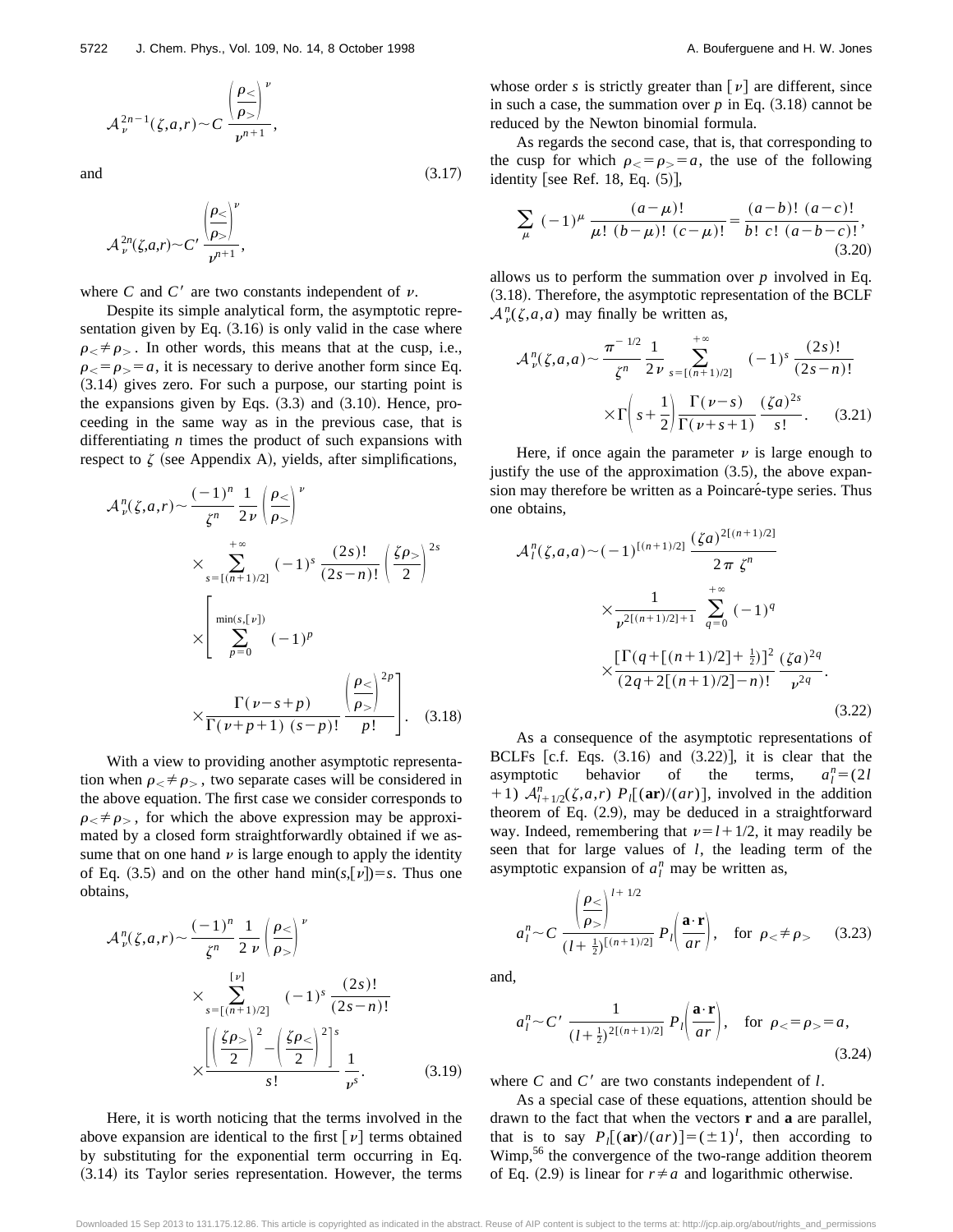#### **IV. THREE-CENTER NUCLEAR ATTRACTION INTEGRALS**

Three-center nuclear attraction integrals are by far the most difficult one-electron quantities that are required when solving the Schrödinger equation within the LCAO-MO (molecular orbitals) ansatz. In fact many works were devoted to the evaluation of these integrals using either the Fourier integral transform method<sup>45,58,59</sup> or the method based on addition theorems.<sup>31,60–62</sup> This work essentially aims at highlighting one of the most important difficulties encountered when multicenter integrals over STOs are evaluated within the framework of the method based on the two-range addition theorem Eq.  $(2.9)$ . Indeed, when using the two-range addition theorem we are usually led to an infinite series which under certain circumstances may be slowly convergent.49 Three-center nuclear attraction integrals are generally defined as follows:

$$
\mathcal{T} = \left\langle \chi_{N_1, L_1}^{M_1}(\alpha, \mathbf{r}) \middle| \frac{1}{|\mathbf{r} - \mathbf{c}|} \middle| \chi_{N_2, L_2}^{M_2}[\beta, \mathbf{r} - \mathbf{a}] \right\rangle. \tag{4.1}
$$

Now expanding the Coulomb attraction operator and using the product of the addition theorems of Eqs.  $(2.6)$  and  $(2.9)$ yields after some simple algebra,

$$
T = \mathcal{N}_1 \mathcal{N}_2 (4\pi)^3 (2L_2 + 1)!! \sum_{L'_2=0}^{L'_2} \sum_{M'_2=-L'_2}^{L'_2} \frac{\langle L_2 M_2 | L'_2 M'_2 | L_2 - L'_2 M_2 - M'_2 \rangle}{(2L'_2 + 1)!! [2(L_2 - L'_2) + 1]!!} \mathcal{Y}_{L_2-L'_2}^{M_2 - M'_2}(-\mathbf{a})
$$
  
\n
$$
\times \sum_{L=|L_1-L'_2|}^{L_1+L'_2} \langle L'_2 M'_2 | L_1 M_1 | L M'_2 - M_1 \rangle \sum_{l=0}^{+\infty} \frac{1}{2l+1} \sum_{\lambda=|l-l|}^{l+L} \mathcal{R}_l(N_1, N_2, L_2, L'_2, \alpha, \beta, a)
$$
  
\n
$$
\times \sum_{m=-l}^{l} \langle l \ m | L M'_2 - M_1 | \lambda m - (M'_2 - M_1) \rangle [\mathcal{Y}_{\lambda}^{m-(M'_2 - M_1)}(\mathbf{a}/a)]^* \mathcal{Y}_{l}^{m}(\mathbf{c}/c), \qquad (4.2)
$$

where the radial function  $\mathcal{R}_l(N_1, N_2, L_2, L'_2, \alpha, \beta, a)$ , which for simplicity will be referred to as  $\mathcal{R}_l$ , is defined according to,

$$
\mathcal{R}_l(N_1, N_2, L_2, L'_2, \alpha, \beta, a)
$$
  
=  $\left\langle r^{N_1 + L'_2 - 1} \exp(-\alpha r) \middle| \frac{r^l}{r^{l+1}} \middle| \frac{A_{\lambda + 1/2}^{N_2 - L_2}(\beta, a, r)}{\sqrt{ar}} \right\rangle$ , (4.3)

where  $r<sub>0</sub>$  and  $r<sub>0</sub>$  stand for min(*a*,*c*) and max(*a*,*c*) respectively. For numerical purposes the evaluation of these quantities may be carried out using two main schemes. The first and perhaps the most advantageous, since it requires no further mathematical developments, is based on numerical integration techniques, whereas the second is more classical in the sense that  $\mathcal{R}_l$  is evaluated analytically. As a matter of fact such an analytical calculus is made possible by using the **C** matrix representation of BCLFs. In the present work we confine ourselves to applying the first method, namely Gauss quadratures. In so doing, the radial integral  $\mathcal{R}_l$  is evaluated as the sum of three terms over the ranges  $[0, min(a, c)],$  $\min(a,c), \max(a,c)$ ] and  $[\max(a,c),+\infty)$ .

#### **A. Convergence analysis of three-center nuclear attraction integrals**

In this paragraph it is our aim to highlight some convergence aspects of three-center nuclear attraction integrals by examining in details the special case corresponding to *s* type orbitals. Generalization of this case to a linear system might be done quite straightforwardly. In fact, such a case not only allows us to simplify the mathematics but is of great practical interest since these orbitals are involved in all atomic and molecular systems. Hence, from Eq.  $(4.3)$  one obtains, after some straightforward simplifications, including the use of the orthogonality property of surface spherical harmonics, the following expansion:

$$
\mathcal{T}_{s,s} = \mathcal{N}_1 \; \mathcal{N}_2 \; \sum_{l=0}^{+\infty} \; \langle r^{N_1-1} \; \exp(-\alpha r) |
$$
\n
$$
\times \frac{r_<^{l}}{r_>^{l+1}} \left| \frac{\mathcal{A}_{l+1/2}^{N_2}(\beta, a, r)}{\sqrt{ar}} \right\rangle P_l \left( \frac{\mathbf{a} \cdot \mathbf{c}}{a \; c} \right). \tag{4.4}
$$

In order to derive the convergence type of the above infinite expansion we are required to determine the asymptotic form of its terms for large values of *l*. Before doing so, it should be pointed out that in a paper devoted to molecular integrals over STOs, LaBudde and Sahni<sup>63,64</sup> established the asymptotic form of many integrals, including the one under study. Using some special inequalities satisfied by modified Bessel functions,  $63$  the authors succeeded in deriving a set of inequalities satisfied by the terms of the series  $(4.4)$  (for arbitrary values of *l*). In this work, our approach is more restrictive, since we mainly focus on the behavior of the terms of  $(4.4)$  for large values of *l*. Of course, the generality of LaBudde and Sahni's inequalities makes it possible to derive very simply an asymptotic form of the terms of the above series that is equivalent to that obtained below. To start our derivation, we first express the radial integral of Eq.  $(4.4)$  as a sum of three terms  $\mathcal{R}_1$ ,  $\mathcal{R}_2$  and  $\mathcal{R}_3$  such that,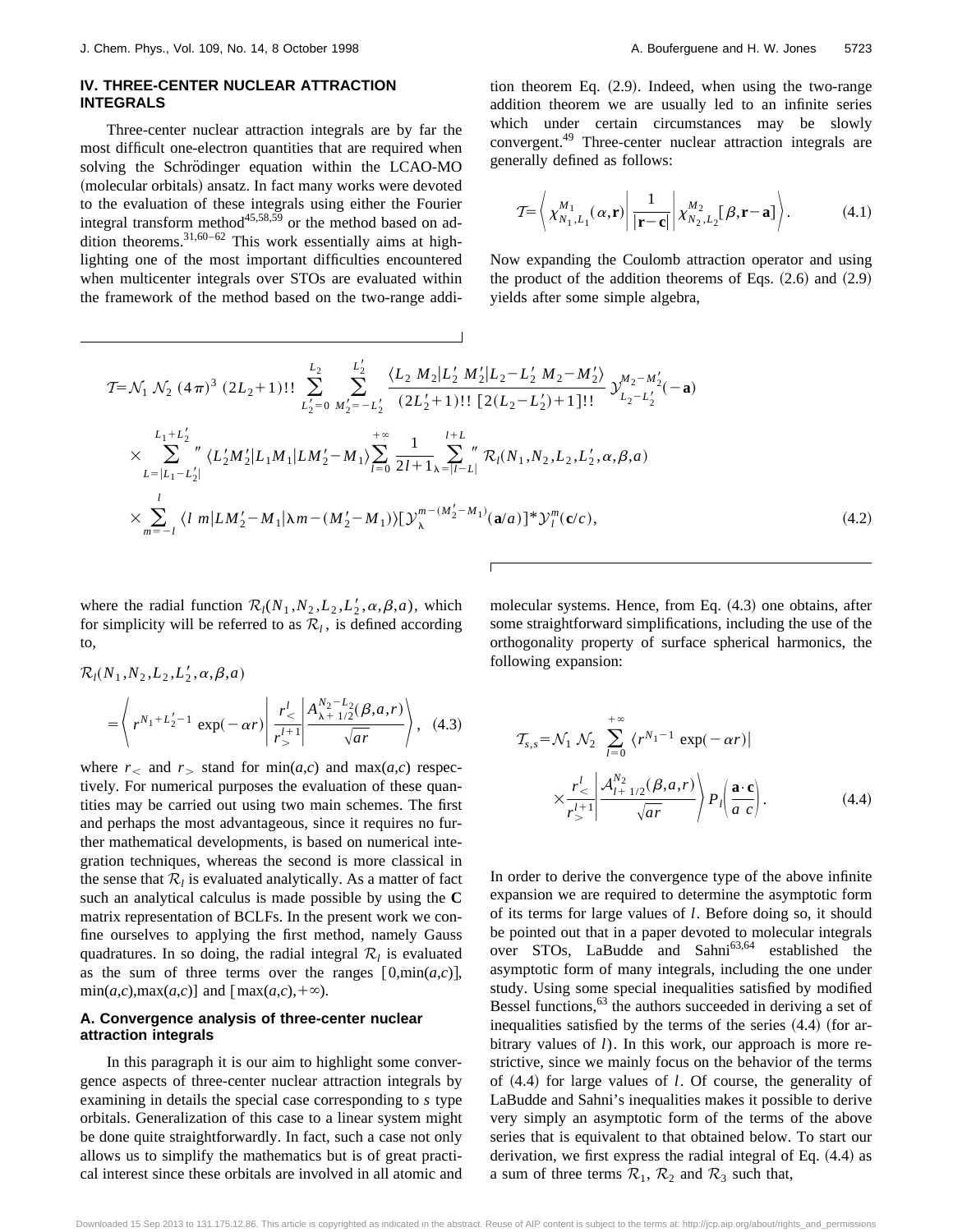$$
\mathcal{R}_1 = \frac{1}{\sqrt{ac}^{l+1}} \int_0^{\min(a,c)} \frac{\mathcal{A}_{l+1/2}^{N_2}(\beta, a, r)}{\sqrt{r}} r^{N_1 + l+1} \exp(-\alpha r) dr \tag{4.5}
$$

$$
\mathcal{R}_2 = \frac{1}{\sqrt{a}} \int_{\min(a,c)}^{\max(a,c)} \frac{\mathcal{A}_{l+1/2}^{N_2} (\beta, a, r)}{\sqrt{r}} \frac{\left[\min(c,r)\right]^l}{\left[\max(c,r)\right]^{l+1}} r^{N_1+1} \times \exp(-\alpha r) dr \tag{4.6}
$$

$$
\mathcal{R}_3 = \frac{c^l}{\sqrt{a}} \int_{\max(a,c)}^{+\infty} \frac{\mathcal{A}_{l+1/2}^{N_2}(\beta, a, r)}{\sqrt{r}} r^{N_1-l} \exp(-\alpha r) dr. \quad (4.7)
$$

From the above equations it follows that in contrast to  $\mathcal{R}_1$ and  $\mathcal{R}_3$  the integral  $\mathcal{R}_2$  has two different forms according to whether  $min(a,c)=a$  or *c*. However, as may be seen later, the derivation of its Poincaré-type asymptotic expansion is straightforward.

For large values of the subscript *l* the introduction of the asymptotic form of BCLFs  $(3.18)$  [for which  $\rho < r$  and  $\rho$ <sub>></sub> = min(*a*,*c*)] in the definition of  $\mathcal{R}_1$  yields

$$
\mathcal{R}_{1} \sim \frac{(-1)^{N_{2}}}{(2l+1)\beta^{N_{2}}} \frac{1}{(ac)^{l+1}}
$$
\n
$$
\times \sum_{s=\lbrack (N_{2}+1)/2 \rbrack}^{+\infty} (-1)^{s} \frac{(2s)!}{(2s-N_{2})!} \left(\frac{\beta a}{2}\right)^{2s}
$$
\n
$$
\times \sum_{p=0}^{\min(s,l)} (-1)^{p} \frac{\Gamma(l-s+p+1/2)}{\Gamma(l+p+3/2)(s-p)!} \frac{a^{-2p}}{p!}
$$
\n
$$
\times \int_{0}^{\min(a,c)} r^{N_{1}+2l+2p+1} \exp(-\alpha r) dr. \tag{4.8}
$$

Now using the fact that for large values of *l* and finite values of  $\alpha$  min( $a$ , $c$ ) the above integral over  $r$  may be approximated by,

$$
\int_0^{\min(a,c)} r^{N_1+2l+2p+1} \exp(-\alpha r) dr
$$
  
 
$$
\sim \frac{\left[\min(a,c)\right]^{N_1+2l+2p+2}}{N_1+2l+2p+2} \frac{\exp[-\alpha \min(a,c)]}{1-\frac{\alpha \min(a,c)}{2l}}.
$$
 (4.9)

Now inserting the above approximate into Eq.  $(4.8)$  and using some straightforward simplifications, we obtain

$$
\mathcal{R}_1 \sim \frac{(-1)^{N_2}}{(2l+1)\beta^{N_2}} \left[ \frac{\min(a,c)}{\max(a,c)} \right]^{l+1} \frac{[\min(a,c)]^{N_1}}{1-\eta}
$$
  
\n
$$
\times \exp[-\alpha \min(a,c)] \underset{s=[(N_2+1)/2]}{\longrightarrow} (-1)^s
$$
  
\n
$$
\times \frac{(2s)!}{(2s-N_2)!} \left( \frac{\beta a}{2} \right)^{2s \min(s,l)} \sum_{p=0}^{[\infty,1]} (-1)^p
$$
  
\n
$$
\times \frac{\Gamma(l-s+p+1/2)}{\Gamma(l+p+5/2)(s-p)!} \frac{[\min(a,c)/a]^{2p}}{p!}, \quad (4.10)
$$

where  $\eta$  stands for the ratio  $\left[\alpha \min(a,c)\right]/(2l)$ . At this stage, it turns out that the integral  $\mathcal{R}_1$  has in fact two different Poincaré-type expansions according to whether  $min(a,c)=a$ or  $min(a,c)=c$ . Indeed in the former case the innermost summation, i.e., over  $p$ , may be performed using the identity [see Ref.  $18$ , Eq.  $(5)$ ],

$$
\sum_{\delta} (-1)^{\delta} \frac{(a+\delta)!}{\delta!(b-\delta)!(c+\delta)!}
$$

$$
=(-1)^{\delta} \frac{a!(a-c)!}{b!(b+c)!(a-b-c)!}.
$$
(4.11)

From this point, use of Eq.  $(3.5)$  allows one to obtain the following asymptotic expansion for the integral  $\mathcal{R}_1$ :

$$
\mathcal{R}_{1} \sim \frac{(-1)^{N_{2}}}{2(2l+1)\beta^{N_{2}}}\left(\frac{a}{c}\right)^{l+1}\frac{a^{N_{1}}}{1-\eta}\exp(-\alpha a)
$$
\n
$$
\times \sum_{s=[(N_{2}+1)/2]}^{+\infty} \left[(-1)^{s}\frac{(2s)!}{(2s-N_{2})!}\frac{(2s+1)!}{(s+1)!}\frac{\left(\frac{\beta a}{2}\right)^{2s}}{s!}\right]
$$
\n
$$
\times \frac{1}{(l+1/2)^{2s+2}}.\tag{4.12}
$$

Now, in the case where  $min(a,c)=c$ , use of Eq. (3.5) yields a summation over *p* which could easily be performed since it represents in fact the standard Newton expansion of the term  $[1 - (c/a)^2]$ <sup>s</sup>. Some simple algebraic work leads afterward to the following Poincaré-type expansion:

$$
\mathcal{R}_{1} \sim \frac{(-1)^{N_{2}}}{4\beta^{N_{2}}}\left(\frac{c}{a}\right)^{l+1}\frac{c^{N_{1}}}{1-\eta}\exp(-\alpha c)
$$
\n
$$
\times \sum_{s=\lbrack (N_{2}+1)/2 \rbrack}^{+\infty} \left[(-1)^{s}\frac{(2s)!}{(2s-N_{2})!}\right]
$$
\n
$$
\times \frac{\left[\left(\frac{\beta a}{2}\right)^{2}-\left(\frac{\beta c}{2}\right)^{2}\right]^{s}}{s!}\frac{1}{(l+\frac{1}{2})^{s+2}}.
$$
\n(4.13)

Here, it should be pointed out that in both cases, i.e.,  $\min(a,c)=a$  and  $\min(a,c)=c$ , the leading term of the Poincaré-type expansion of the integral  $\mathcal{R}_1$  has the same form, that is,

$$
\mathcal{R}_1 \sim \mathcal{K}_1 \frac{\left(\frac{\min(a,c)}{\max(a,c)}\right)^{l+1}}{(l+\frac{1}{2})^{[(N_2+1)/2]+2}},\tag{4.14}
$$

where  $K_1$  is a constant independent of *l*.

According to the introductory remark of this section, the integral  $\mathcal{R}_2$  has two different definitions according to whether  $min(a,c)=a$  or  $min(a,c)=c$ . In what follows we will restrict ourselves to consider only the former case, since the latter may be treated exactly in the same way. In this case the following equalities hold:  $\rho_{\leq} = a$  and  $r_{\leq} = r$ . Thus inserting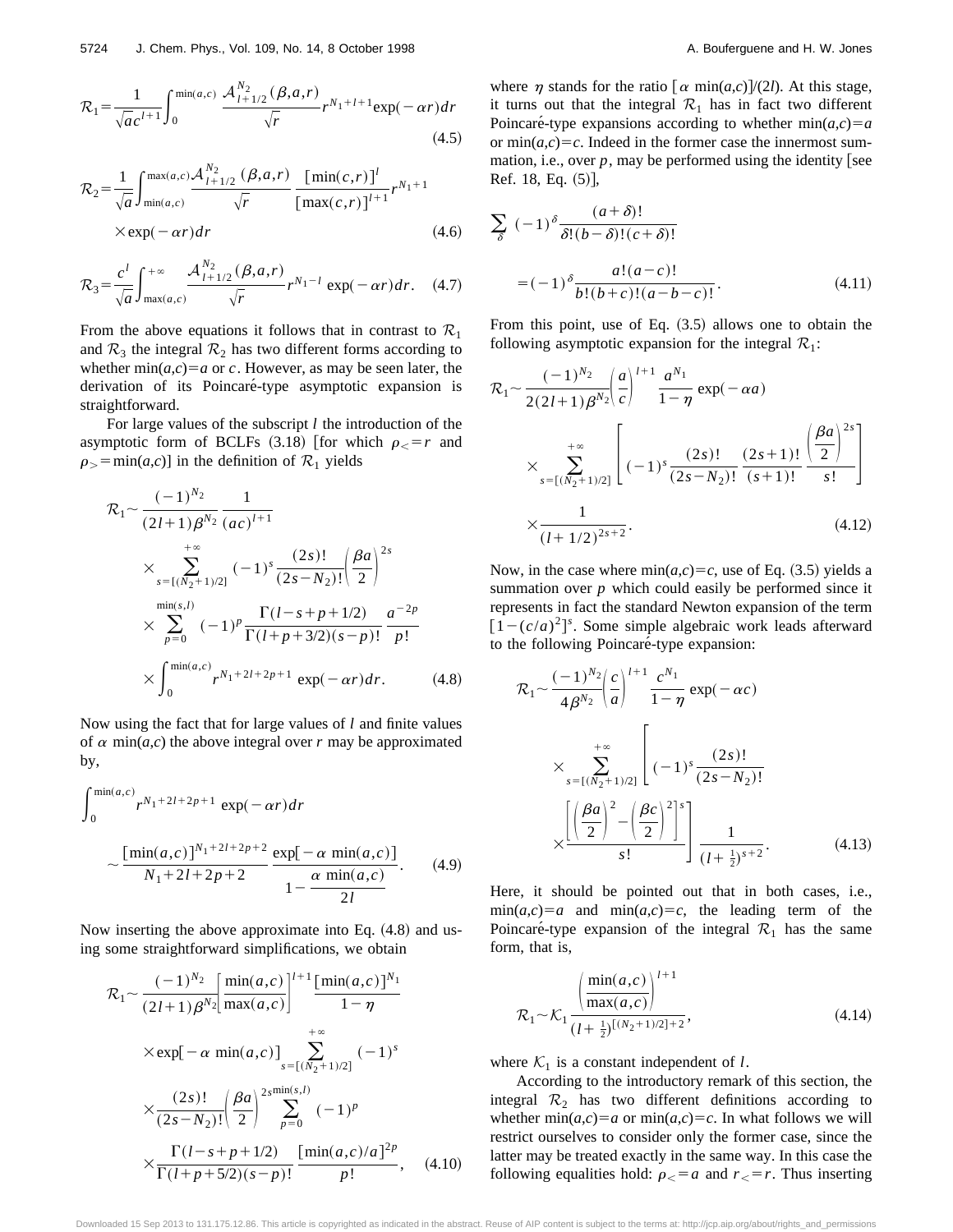the asymptotic expansion of  $A_{l+1/2}^{N_2}(\beta, a, r)$  (3.18) into Eq.  $(4.6)$ , and collecting all the powers of the variable  $r$ , yields the following radial integral:

$$
\int_{a}^{c} r^{N_1 + 2s - 2p + 1} \exp(-\alpha r) dr.
$$
 (4.15)

From the above expression, it is clear that the above integral could be considered as a constant independent of *l*, and hence for large values of such a parameter use of Eq.  $(3.5)$ yields after simplifications the following leading term of the Poincaré asymptotic expansion for  $\mathcal{R}_2$ :

$$
\mathcal{R}_2 \sim \frac{\mathcal{K}_2}{\max(a,c)} \left( \frac{\frac{\min(a,c)}{\max(a,c)} \right)^l}{\max(a,c) \left( l + \frac{1}{2} \right)^{\left[ (N_2 + 1)/2 \right]} + 2}.
$$
\n(4.16)

Regarding the integral  $\mathcal{R}_3$ , it is theoretically forbidden to directly substitute the asymptotic form of BCLFs given by Eq.  $(3.18)$  into the definition of such an integral since its upper limit is not finite. In order to circumvent this difficulty, it is sufficient to approximate  $\mathcal{R}_3$  by an integral where the upper limit was set equal to a large but finite value  $r_{\text{max}}$ . This approach is well justified, since for large values of *r* the integrand behaves like  $r^p$  exp $[-(\alpha+\beta)r]$ . In other words, this means that beyond such a suitably chosen limit the following approximate holds:

$$
\int_{r_{\text{max}}}^{+\infty} \frac{\mathcal{A}_{l+1/2}^{N_2}(\beta, a, r)}{\sqrt{r}} r^{N_1 - l} \exp(-\alpha r) \approx 0. \tag{4.17}
$$

Hence, substituting the asymptotic form of Eq.  $(3.18)$  into the approximate definition of  $\mathcal{R}_3$  yields,

$$
\mathcal{R}_3 \sim \frac{(-1)^{N_2}}{2\beta^{N_2}} (ac)^l \sum_{s=\lbrack (N_2+1)/2 \rbrack}^{+\infty} \frac{(2s)!}{(2s-N_2)!} \left(\frac{\beta a}{2}\right)^{2s} \times \sum_{q=0}^{\min(s,l)} (-1)^q \frac{\Gamma(l-q+1/2)}{q!(s-q)!\Gamma(l+s-q+3/2)} b^{-2q} \times \int_{\max(a,c)}^{r_{\max}} \frac{\exp(-\alpha r)}{r^{2l-2q-N_1+1}} dr.
$$
\n(4.18)

Since *l* is a large number, the radial integral involved in the above equation may be approximated by the first term of the expansion obtained by an integration by part where *u*  $=$ exp( $-\alpha r$ ) and  $dv = dr/r^{2l-2q-N_1+1}$ . Thus, one obtains

$$
\int_{\max(a,c)}^{r_{\max}} \frac{\exp(-\alpha r)}{r^{2l-2q-N_1+1}} dr
$$
\n
$$
= \frac{1}{2l-2q-N_1} \left[ \frac{\exp[-\alpha \max(a,c)]}{[\max(a,c)]^{2l-2q-N_1}} - \frac{\exp[-\alpha r_{\max}]}{r_{\max}^{2l-2q-N_1}} \right]
$$
\n
$$
-O\left(\frac{1}{l^2}\right) \sim \frac{1}{2l-2q-N_1} \frac{\exp[-\alpha \max(a,c)]}{[\max(a,c)]^{2l-2q-N_1}}.
$$
\n(4.19)

In addition, use of the approximation  $\Gamma(l-q+1/2)/(2l)$  $-2q-N_1 \approx 1/2 \Gamma(l-q-1/2)$  enables us to obtain the following asymptotic representation for  $\mathcal{R}_3$ :

$$
\mathcal{R}_3 \sim \frac{(-1)^{N_2}}{4\beta^{N_2}} \left[ \frac{\min(a,c)}{\max(a,c)} \right]^l [\max(a,c)]^{N_1}
$$
  
×  $\exp[-\alpha \max(a,c)]$   
×  $\sum_{s=[(N_2+1)/2]}^{+\infty} \frac{(2s)!}{(2s-N_2)!} \left( \frac{\beta a}{2} \right)^{2s \min(s,l)} \sum_{q=0}^{2s \min(s,l)} (-1)^q$   
×  $\frac{\Gamma(l-q-1/2)}{(s-q)!\Gamma(l+s-q+3/2)} \left[ \frac{\max(a,c)}{q!} \right]^{2q}$ . (4.20)

As in the case of  $\mathcal{R}_1$ , the above asymptotic form may be simplified differently according to whether  $min(a,c)=a$  or  $min(a,c)=c$ . In the former case use of Eq.  $(3.20)$  with Eq. ~3.5! yields after some simplifications the following Poincaré-type asymptotic expansion:

$$
\mathcal{R}_3 \sim \frac{(-1)^{N_2}}{4\beta^{N_2}} \left[ \frac{\min(a,c)}{\max(a,c)} \right]^l [\max(a,c)]^{N_1} \exp[-\alpha \max(a,c)]
$$
  

$$
\times \sum_{s=\lbrack (N_2+1)/2 \rbrack}^{+\infty} \left[ (-1)^s \frac{(2s)! (2s+1)!}{(2s-N_2)! (s+1)!} \frac{\left(\frac{\beta a}{2}\right)^{2s}}{s!} \right]
$$
  

$$
\times \frac{1}{(l+\frac{1}{2})^{2s+2}} \quad \text{for } \min(a,c) = a,
$$
 (4.21)

and

$$
\mathcal{R}_{3} \sim \frac{(-1)^{N_{2}}}{4\beta^{N_{2}}} \left[ \frac{\min(a,c)}{\max(a,c)} \right]^{l} [\max(a,c)]^{N_{1}}
$$
  
\n
$$
\times \exp[-\alpha \min(a,c)]
$$
  
\n
$$
\times \sum_{s=[(N_{2}+1)/2}^{+\infty} \left[ (-1)^{s} \frac{(2s)!}{(2s-N_{2})!} \frac{\left[ \left( \frac{\beta c}{2} \right)^{2} - \left( \frac{\beta a}{2} \right)^{2} \right]^{s}}{s!} \right]
$$
  
\n
$$
\times \frac{1}{(l+\frac{1}{2})^{s+2}} \quad \text{for} \quad \min(a,c)=c.
$$
 (4.22)

From the above equations it is clear that in both cases the leading term of the Poincaré-type expansion may be written as follows:

$$
\mathcal{R}_3 = \mathcal{K}_3 \frac{\left(\frac{\min(a,c)}{\max(a,c)}\right)^l}{(l + \frac{1}{2})^{[(N_2 + 1)/2] + 2}},
$$
\n(4.23)

where  $K_3$  is a constant independent of *l*.

At this stage it may readily be seen from Eqs.  $(4.14)$ ,  $(4.16)$  and  $(4.23)$  that for large values of *l* the terms of the series representation of the three-center nuclear attraction integral  $(4.4)$  behave like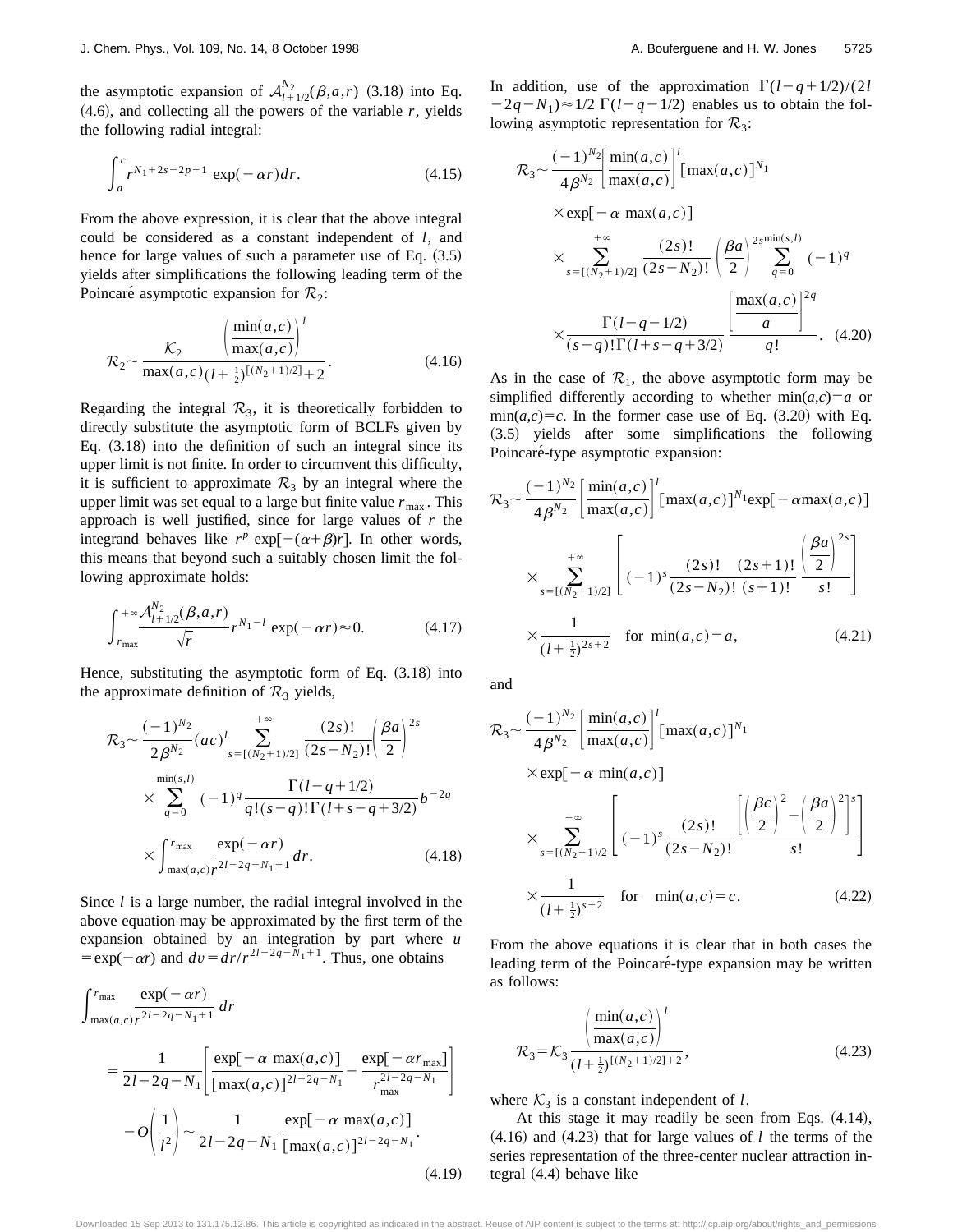TABLE I. Selected three-center nuclear attraction integrals in the case of a linear molecule. Numbers in parentheses represent powers of 10.

| Atomic orbitals |               | Integral              | $D_{\text{exc}}$ | This work            | ALCHEMY <sup>b</sup> | $D$ TEST <sup>c,d</sup> |
|-----------------|---------------|-----------------------|------------------|----------------------|----------------------|-------------------------|
| 1: (H)          | 1s[1.24]      | $\langle 1 2\rangle$  | 5                | $2.945496054(-1)$    | $2.945496054(-2)$    | $2.945494454(-2)$       |
| 2: (C)          | 1s[5.67]      | $\langle 1 3 \rangle$ | 11               | $1.606646078(-1)$    | $1.606646041(-1)$    | $1.606645937(-1)$       |
| 3: (C)          | 2s[1.61]      | $\langle 1 4 \rangle$ | 7                | $-1.163866018(-1)$   | $-1.163866018(-1)$   | $-1.163865846(-1)$      |
| 4: (C)          | $2p_0$ [1.56] | $\langle 2 6 \rangle$ | 2                | $3.710041454(-5)$    | $3.710041454(-5)$    | $3.710152495(-5)$       |
| 5: (C)          | $2p_1$ [1.54] | $\langle 2 7 \rangle$ | 6                | $2.69552880(-2)$     | $2.69552880(-2)$     | $2.695532230(-2)$       |
| 6: (N)          | 1s[6.66]      | $\langle 2 8 \rangle$ | 6                | $-4.621$ 491 513(-2) | $-4.621$ 491 513(-2) | $-4.621$ 497 451(-2)    |
| 7: (N)          | 2s[1.94]      | $\langle 3 6 \rangle$ | 2                | $1.408$ 177 370(-2)  | $1.408$ 177 370(-2)  | $1.408$ 441 969(-2)     |
| 8: (N)          | $2p_0$ [1.92] | $\langle 3 7\rangle$  | 3                | $1.467233406(-1)$    | $1.467233406(-1)$    | $1.467232649(-1)$       |
| 9: (N)          | $2p_1$ [1.80] | $\langle 3 8\rangle$  | $\overline{4}$   | $-1.530415963(-1)$   | $-1.530415963(-1)$   | $-1.530415938(-1)$      |
|                 |               | $\langle 5 9 \rangle$ | $\overline{4}$   | $1.009914329(-1)$    | $1.009914329(-1)$    | $1.009914330(-1)$       |

<sup>a</sup>This work: Values obtained after accelerating the initial series expansion using the  $\epsilon$  algorithm.  $D_{\text{exc}}$  represents the number of exact digits obtained after the summation of 17 terms of the original series. Our values correspond to the term  $\epsilon_{16}^{16}$  of the  $\epsilon$  algorithm. The molecule is along the *Z* axis and such that  $d(H, C) = 2.0143$ and  $d(H, N) = 4.1934$ . <sup>b</sup>See Ref. 67.

<sup>c</sup>DTEST: These values were obtained using the so-called Legendre Möbius quadrature (LRM) (Ref. 68) method for which the parameters are: LRM 90 | 30, 20; 1(-6) | 20, 16; 1(-7) | 10, 10; 1(-8). See Ref. 59.

$$
a_l^n \sim \mathcal{K} \frac{\left(\frac{\min(a,c)}{\max(a,c)}\right)^l}{(l+\frac{1}{2})^{[(N_2+1)/2]+2}} \ \mathbf{P}_l \left(\frac{\mathbf{a} \cdot \mathbf{c}}{ac}\right) \quad \text{with} \quad l \to +\infty,
$$
\n(4.24)

where  $K$  is a constant independent of  $l$ .

As a conclusion of this section, it is obvious for linear molecules, that is to say  $P_l[(ac)/(ac)] = (\pm 1)^l$ , the convergence of the above series is linear for  $a \neq c$  and logarithmic otherwise. However, it is clear that for  $a \approx c$  the convergence of Eq.  $(4.4)$  will deteriorate since though still linear (from a mathematical standpoint) this region is close to the case  $a$  $=c$  where the convergence is definitely logarithmic. This study provides in fact a rigorous explanation to what was pointed out by Flygare *et al.* in Ref. 49. In addition to this remark, it should be pointed out that since  $N_2$  appears as a power of  $(l+1/2)$ , the convergence of the series  $(4.4)$  is expected to improve with high values of this parameter.

#### **V. NUMERICAL RESULTS**

In this section we present some numerical values of three-center nuclear attraction integrals and show the improvement in the convergence obtained with the help of two different nonlinear convergence accelerators, namely the Levin  $u$  transformation and the Wynn  $\epsilon$  algorithm. It should be mentioned that Peterson and McKoy<sup>48</sup> have applied the latter method to circumvent the difficulties arising from the summation of the slowly convergent series representing fourcenter integrals. According to Fessler, Ford and Smith the *u* transformation may be defined as follows:

$$
u_{k}(S_{n}) = \frac{\sum_{i=0}^{k} (-1)^{i} {k \choose i} \frac{(1+n+i)^{k-2}}{(1+n+k)^{k-1}} \frac{S_{n+i}}{a_{n+i}}}{\sum_{i=0}^{k} (-1)^{i} {k \choose i} \frac{(1+n+i)^{k-2}}{(1+n+k)^{k-1}} \frac{1}{a_{n+i}}}.
$$
(5.1)

For numerical purposes the evaluation of the above quantity may lead to severe numerical instabilities<sup>54</sup> because of the existence of alternating terms in both numerator and denominator. We will, therefore, apply the recursive algorithm advised by Smith and Ford to evaluate these quantities. Such an algorithm is defined as,

$$
Q_{k,n} = Q_{k-1,n+1} - \frac{n+1}{n+k} \left( \frac{n+k}{n+k+1} \right)^{k} Q_{k-1,n}
$$
  
with  $k \ge 1, n \ge 0$ , (5.2)

where the starting value  $Q_{0,n}$  is defined by,

$$
Q_{0,n} = \begin{cases} \frac{S_n}{(n+1)^2 a_n} & \text{for the numerator} \\ \frac{1}{(n+1)^2 a_n} & \text{for the denominator.} \end{cases}
$$
(5.3)

Regarding the so-called Wynn  $\epsilon$  algorithm, it is a computational procedure allowing one to calculate recursively the quantities required by Shanks.<sup>65</sup> The  $\epsilon$  algorithm is defined as

$$
\epsilon_{k+1}^{(n)} = \epsilon_{k-1}^{(n+1)} + \frac{1}{\epsilon_k^{(n+1)} - \epsilon_k^{(n)}},\tag{5.4}
$$

where the procedure is initialized with the terms  $\epsilon_{-1}^{(n)} = 0$  and  $\epsilon_0^{(n)} = S_n$ . According to Wimp,<sup>56</sup> the  $\epsilon$  algorithm may also suffer from numerical instabilities, but in our case such an algorithm has exhibited a good numerical behavior since it always converges to the right value.

In Table I it may be seen that after summing 17 terms of the series expansion  $(4.4)$  only a few accurate digits are obtained (c.f. column labeled  $D_{\text{exc}}$ ). It should also be noticed that according to the concluding remark of the previous section, the convergence of Eq.  $(4.4)$  generally improves for increasing values of  $N_2$  (c.f. lines 1, 5 and 6). Furthermore,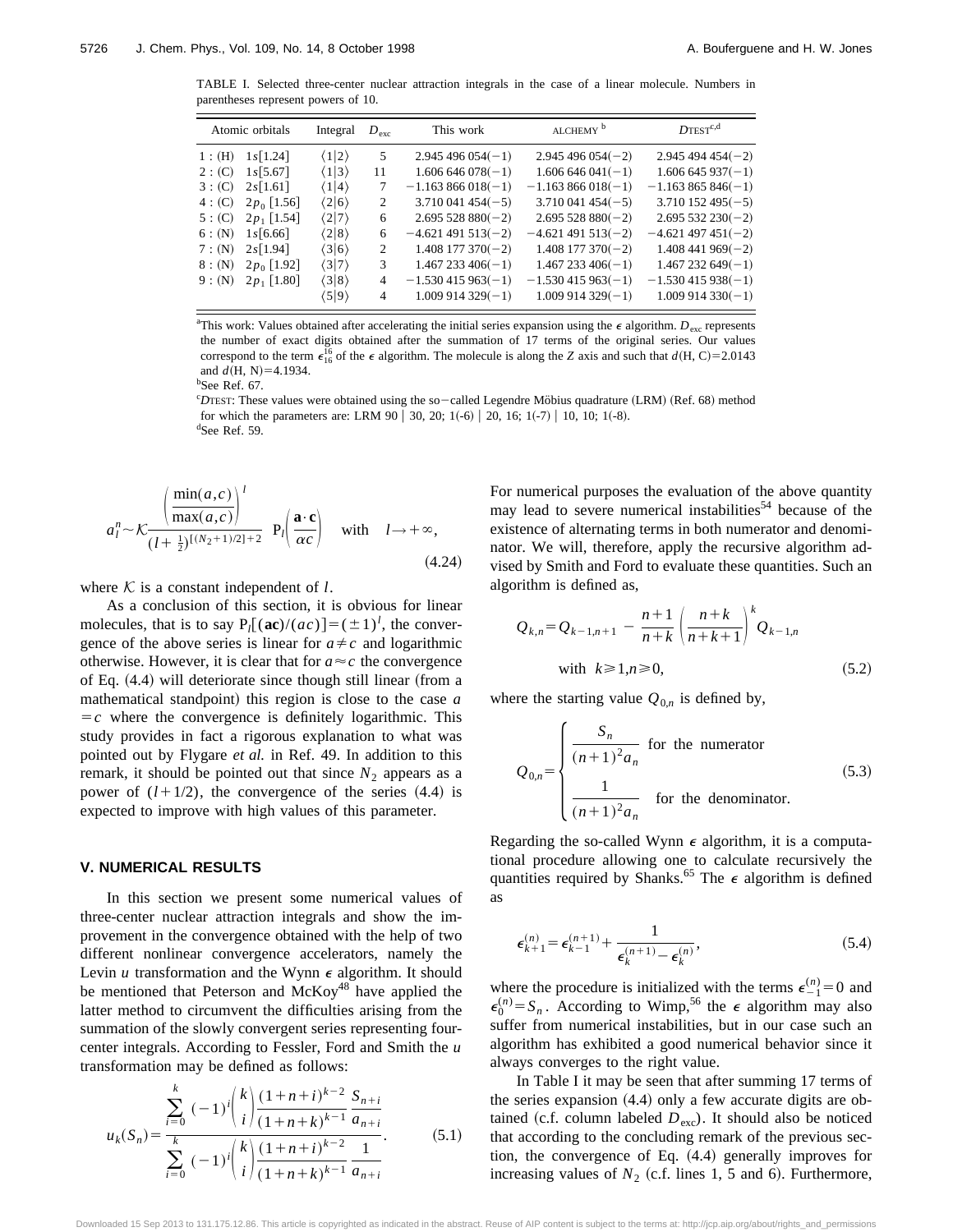TABLE II. Comparison to previous values for linear and nonlinear systems. In this table, the orbitals are assumed to be on the *Z* axis, i.e.,  $\mathbf{a}(0,0,a)$  [see Eq.  $(4.1)$ ]. Calculations are carried out using the same approach as in Table (I). Numbers in parentheses represent powers of 10.

| Geometry                                                                                                           | Integral                                                                                                                                                                                                            | This work                                                                                                                                                                       | Rico et al. <sup>a</sup>                                                      | $D$ TEST <sup>b</sup>                                                                                      |
|--------------------------------------------------------------------------------------------------------------------|---------------------------------------------------------------------------------------------------------------------------------------------------------------------------------------------------------------------|---------------------------------------------------------------------------------------------------------------------------------------------------------------------------------|-------------------------------------------------------------------------------|------------------------------------------------------------------------------------------------------------|
| $a=3$ , <b>c</b> (3,4,5)<br>$a=5$ , $c(3,4,5)$<br>$a=5$ , $c(0,0,7)$<br>$a=5$ , $c(-2,5,4)$<br>$a=5$ , $c(-3,6,5)$ | $\langle 2p_{r} [4.0]   3d_{r} [3.0] \rangle$<br>$\langle 2p_x[4.0]   3d_{xz}[3.0] \rangle$<br>$\langle 2p_r[4.0]   3d_{17}[3.0] \rangle$<br>$\langle 2s[3.0] 2p,[3.0]\rangle$<br>$\langle 2s[3.0] 2p,[3.0]\rangle$ | $-3.020076721(-3) -3.02007672(-3) -3.028935052(-3)$<br>$-2.587578890(-5)$ $-2.58757860(-5)$ $-2.600519879(-5)$<br>$-2.818$ 653 000(-5) $-2.818$ 657 00(-5) $-2.818$ 654 096(-5) |                                                                               | $-1.333583172(-3) -1.33359600(-3) -1.333586292(-3)$<br>$-1.045218434(-4) -1.04521917(-4) -1.045222323(-4)$ |
| $a=5$ , $c(-4,7,6)$<br>$a=2$ , $c(0,0,9)$<br>$a=5$ , $c(0,0,9)$<br>$a=8$ , $c(0,0,9)$                              | $\langle 2s[3.0] 2p,[3.0]\rangle$<br>$\langle 2s[4.0] 1s[1.0]\rangle$<br>$\langle 2s[4.0] 1s[1.0]\rangle$<br>$\langle 2s[4.0] 1s[1.0]\rangle$                                                                       | $-8.531955275(-5)$<br>$-2.630240914(-2)$<br>$1.538280150(-3)$<br>$7.945638156(-5)$                                                                                              | $-8.53195579(-5)$<br>$2.63024091(-2)$<br>$1.53828015(-3)$<br>$7.94563790(-5)$ | $-8.531988486(-5)$<br>$2.630$ 314 $167(-2)$<br>$1.538316674(-3)$<br>$7.945820427(-5)$                      |

a Reference 69.

b Reference 59.

in all cases, namely those involving *s* type orbitals as well as those which do not, a spectacular improvement of the accuracy is achieved by applying the above accelerating techniques.

In the case of nonlinear molecules (see Table II), the convergence of the series under study is, theoretically, neither linear nor logarithmic. This results from the presence of the Legendre polynomial, which makes it impossible to obtain for the coefficient Eq.  $(4.24)$  a Poincaré-type expansion similar to that of Eq.  $(3.2)$ . In this case, the failure of Levin *u* transformation was observed, whereas the  $\epsilon$  algorithm allowed us to achieve the accuracy needed in *ab initio* quantum chemical calculations. In fact, such a good behavior of the  $\epsilon$  algorithm may be predicted by noticing that the series Eq.  $(4.4)$  is an infinite expansion in terms of Legendre polynomials,  $P_l(\cos \theta)$ . For large values of *l*, these polynomials have the following asymptotic form:<sup>51</sup>

$$
P_l(\cos \theta) \sim \frac{1}{\sqrt{\pi \sin \theta}} \frac{1}{l^{1/2}} \left\{ \cos[(l + \frac{1}{2})\theta] \right\}
$$
  
 
$$
+ \sin[(l + \frac{1}{2})\theta] \} \text{ with } \begin{cases} 0 < \theta < \pi \\ l \to +\infty \end{cases} (5.5)
$$

From this equation, it is clear that Legendre polynomials behave asymptotically like a Fourier series. Accordingly, the difficulties encountered when accelerating the convergence of the expansion Eq.  $(4.4)$  are similar to those occurring when dealing with a Fourier series, in which case only very few accelerators can be used. Fortunately, the  $\epsilon$  algorithm belongs to this class of successful algorithms because of the form of its kernel,<sup>55</sup> which includes special Fourier series of the form

$$
\sum_{i} [B_i(n) \cos(\beta_i n) + C_i \sin(\beta_i n)] \exp(w_i n). \quad (5.6)
$$

The special case of a molecule in which atoms are located on the vertices of an equilateral triangle is of interest since in such a case the cusp plays an important role. The integrals listed in Table III were obtained with the molecular system  $C_3$ . These values show that, in this special case, 17 partial sums are generally not sufficient to achieve more than five to six accurate digits.

#### **VI. CONCLUDING REMARKS**

The first part of this work aimed at examining the convergence of the two-range addition theorem (as derived by Barnett and Coulson<sup>11</sup>). It is shown that for arbitrary vectors  $\bf{r}$  and  $\bf{a}$  [c.f. Eq. (2.9)] the terms of this orthogonal expansion are represented asymptotically as a product involving a Legendre polynomial Eq.  $(2.9)$ . For the special case in which **r** and **a** are parallel, we show that the series representation Eq.  $(2.9)$  converges logarithmically when  $r=a$  and linearly otherwise. This study hence provides a rigorous proof to the observation reported by Löwdin in one of his early works on the addition theorem of STOs.<sup>12</sup>

Strictly speaking, the evaluation of the series Eq.  $(2.9)$  is not required when computing multicenter integrals over STOs since it is generally combined with other expansions, e.g., Laplace expansion of the Coulomb operator. However, as shown in Sec. IV, the knowledge of the asymptotic form of the terms defining the series Eq.  $(2.9)$  helps one to derive the asymptotic representation of the terms involved in the series describing multicenter integrals.

As an application of this approach, we have considered the case of three-center nuclear attraction integrals in which only *s* type orbitals are used. Thus, after some algebra one obtains an orthogonal expansion Eq.  $(2.9)$ , the terms of which are

TABLE III. Convergence of the series expansion Eq. (4.4) for an equilateral geometry. The atoms are located at:  $(0., 0., 0.), (0., 0., 2.51900), (2.18152, ...)$ 0., 1.25950). Calculations are carried out using the same approach as in Table (I). Numbers in parentheses represent powers of 10.

| Atomic orbitals | Integral              | This work               | $D$ TEST <sup>a</sup>   |
|-----------------|-----------------------|-------------------------|-------------------------|
| 1:1s[5.67]      | $\langle 1 5 \rangle$ | $2.320$ 346 76( $-5$ )  | $2.320$ 320 39(-5)      |
| 2:2s[1.61]      | $\langle 2 5 \rangle$ | $2.03634967(-2)$        | $2.03634671(-2)$        |
| $3:2p_0$ [1.56] | $\langle 3 5 \rangle$ | $3.59413007(-2)$        | $3.594$ 125 61(-2)      |
| $4:2p_1[1.54]$  | $\langle 4 5 \rangle$ | $-4.89157390(-4)$       | $-4.89113961(-4)$       |
|                 | $\langle 2 6 \rangle$ | $1.94935000(-1)$        | $1.94934928(-1)$        |
|                 | $\langle 3 6 \rangle$ | $2.05267819(-1)$        | $2.05268243(-1)$        |
|                 | $\langle 4 6 \rangle$ | $-4.32821200(-2)$       | $-4.32821990(-2)$       |
| 5:1s[5.67]      | $\langle 1 7 \rangle$ | $-3.594$ 136 80( $-2$ ) | $-3.594$ 125 61(-2)     |
| 6:2s[1.61]      | $\langle 2 7 \rangle$ | $-2.05268214(-1)$       | $-2.05268243(-1)$       |
| $7:2p_0$ [1.56] | $\langle 3 7\rangle$  | $-1.667$ 138 73( $-1$ ) | $-1.667$ 138 08( $-1$ ) |
| $8:2p_1$ [1.54] | $\langle 4 7\rangle$  | $4.60773136(-2)$        | $4.60772924(-2)$        |

a Reference 59.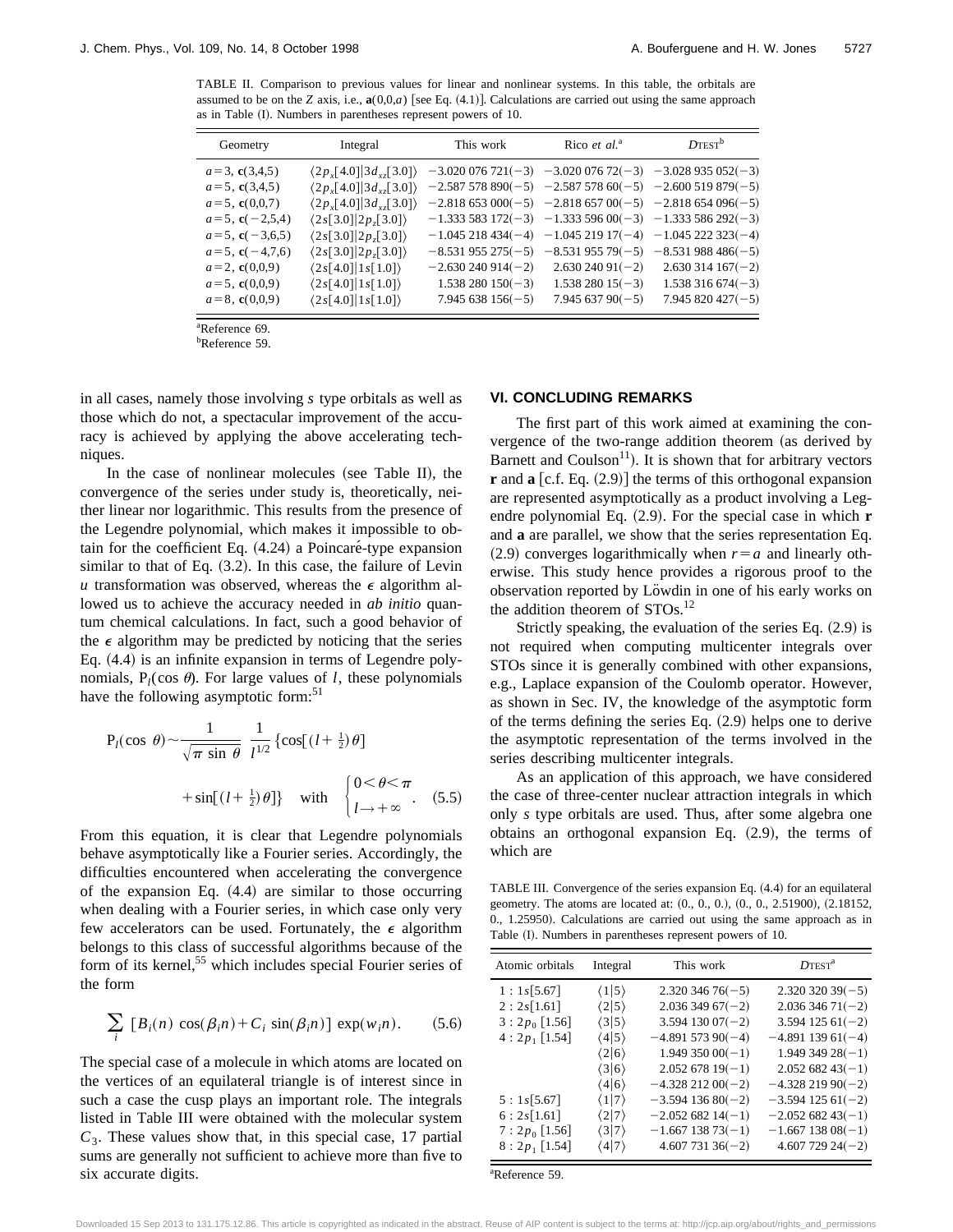asymptotically represented by a product involving a Legendre polynomial Eq.  $(2.9)$ . In the case of linear molecules, i.e., **a** parallel to **c**, it is shown that the series Eq.  $(2.9)$  converges logarithmically for  $a=c$  and linearly elsewhere. In order to highlight the importance of this analysis, several examples are presented throughout Secs. IV and V. The numerical values listed in Table I correspond to a linear molecule and show that a very good accuracy is achieved with the epsilon algorithm operating on the first 17 terms of the expansion Eq.  $(2.9)$ . It should be emphasized that though our analysis of Sec. IV was restricted to integrals with *s* type orbitals, the accuracy obtained with nonspherical orbitals, e.g., *p*, is very satisfactory.

In the case of nonlinear molecules, two different examples were studied. In the first instance  $(Table II)$ , we have considered the case in which the cusp does not play an important role. Hence, starting with 17 partial sums, of the series Eq.  $(2.9)$  and using the epsilon algorithm, we obtain numerical values which agree favorably with those of other authors (even when nonspherical orbitals are involved). As regards the values of Table III, they correspond to a nonlinear molecular system, namely  $C_3$ , in which the atoms are located on the vertices of an equilateral triangle. In this case, it appears that  $17$  partial sums of the initial series Eq.  $(2.9)$ yield after using the epsilon algorithm to only six accurate digits (at least when nonspherical orbitals are involved). This observation suggests that an improvement of the accuracy will require the computation of more partial sums, especially when nonspherical orbitals are involved in multicenter integrals.

#### **ACKNOWLEDGMENTS**

The authors are thankful to Dr. C. A. Weatherford for his insightful comments. A.B. is gratefully indebted to Dr. E. J. Weniger, who suggested this study and provided him with many references. Financial support was provided by NSF CREST Cooperative Agreement HDR-9707076, and by the Army High Performance Computing Research Center under the auspices of the Department of the Army, Army Research Laboratory cooperative agreement number DAAH04-95-2- 0003/Contract No. DAAH04-95-C-0008, the content of which does not necessarily reflect the position or the policy of government, and no official endorsement should be inferred. A grant of computer time by the Florida State University (FSU) is gratefully acknowledged.

### **APPENDIX: FURTHER REMARKS ON THE DERIVATION OF THE ASYMPTOTIC EXPANSION OF BCLFS**

Throughout Sec. III, we have established the asymptotic expansion of BCLFs, i.e.,  $A_{\nu}^{n}(\zeta,a,r)$ , by differentiating *n* times, that represent  $A_v^0(\zeta,a,r)$ . It is clear that such a derivation is only allowed under special circumstances which in the case of interest hold. Indeed, according to Bromwich,<sup>66</sup> it is stated that,

(i) Differentiation of the asymptotic representation of a

function *f* may not lead to the asymptotic expansion of f' unless we know from independent reasoning that  $f'$  is asymptotically developable.

 $(iii)$  If the asymptotic representation of  $f$  is a convergent series, we can then apply the test of uniform convergence<sup>66</sup> directly to the differentiated series and hence infer that the derived function has an expansion.

Before applying the above statements, let us write the asymptotic representation of  $A^0_\nu(\zeta,a,r)$ , which according to Sec. III, is the product of Eqs.  $(3.6)$  and  $(3.11)$ . Thus, one obtains

$$
\mathcal{A}_{\nu}^{0}(\zeta,a,r) \sim \frac{1}{2\nu} \left( \frac{\rho_{<}}{\rho_{>}} \right)^{\nu} \exp \left\{ -\zeta^{2} \frac{|a^{2}-r^{2}|}{4\nu} \right\}
$$

$$
= \frac{1}{2\nu} \left( \frac{\rho_{<}}{\rho_{>}} \right)^{\nu} \sum_{p=0}^{\infty} \left( -\zeta^{2} \frac{|a^{2}-r^{2}|}{4\nu} \right)^{p} / p!.
$$
(A1)

Here, it is clear that use of the second of the above statements allows one to obtain the asymptotic expansion of BCLFs  $[c.f. Eq. (3.14)]$  as the *n*th derivative of Eq.  $(A1)$ . This immediately follows from the absolute-convergence property of the series representation of the exponential function.

An alternative way to show that in our case differentiation of Eq.  $(A1)$  will lead to the Poincaré-type expansion of BCLFs is to apply the first of the above statements. Accordingly, one needs to show that for any positive integer *n*, BCLF is asymptotically developable. For such a purpose we start by forming the product of the infinite series given by Eqs.  $(3.3)$  and  $(3.9)$  and then differentiating term by term with respect to  $\zeta$ . After simplifications, this yields

$$
\mathcal{A}_{\nu}^{n}(\zeta, a, r) = \frac{\zeta^{-n}}{2\nu} \left( \frac{\rho_{<}}{\rho_{>}} \right)^{\nu} \frac{\pi}{\sin(\nu \pi)} \sum_{s=0}^{+\infty} (\zeta \rho_{<}/2)^{2s}
$$
  
 
$$
\times \sum_{q=0}^{s} \frac{1}{q!(s-q)!(\nu+1)_{s-q}} \left( \frac{\rho_{>}}{\rho_{<}} \right)^{2q}
$$
  
 
$$
\times \left[ (-1)^{q} \frac{\sin(\nu \pi)}{\pi} \frac{(2s)!\ \Gamma(\nu-q)}{(2s-n)!\Gamma(\nu)}
$$
  
 
$$
- \frac{(2\nu+2s)!}{(2\nu+2s-n)!\Gamma(\nu)\Gamma(\nu+q+1)} (\zeta \rho_{>}/2)^{2\nu} \right].
$$
  
(A2)

Now bearing in mind that for  $\zeta \rho_{\geq} \ll \nu$  the second term appearing in brackets can be neglected [as for Eq.  $(3.9)$ ], one obtains after some algebraic manipulations (including Eq.  $(3.5)$  and the well-known binomial expansion) the following expansion:

$$
\mathcal{A}_{\nu}^{n}(\zeta,a,r) \sim \frac{\zeta^{-n}}{2\nu} \left(\frac{\rho_{<}}{\rho_{>}}\right)^{\nu} \sum_{s=[(n+1)/2]}^{+\infty} (-1)^{s}
$$

$$
\times \frac{(2s)!}{(2s-n)!} \frac{1}{s!} \left(\frac{\zeta^{2}|a^{2}-r^{2}|}{4\nu}\right)^{s}.
$$
 (A3)

From this equation, it clearly appears that BCLFs are expandable asymptotically in a Poincaré-type series, which in

Downloaded 15 Sep 2013 to 131.175.12.86. This article is copyrighted as indicated in the abstract. Reuse of AIP content is subject to the terms at: http://jcp.aip.org/about/rights\_and\_permissions